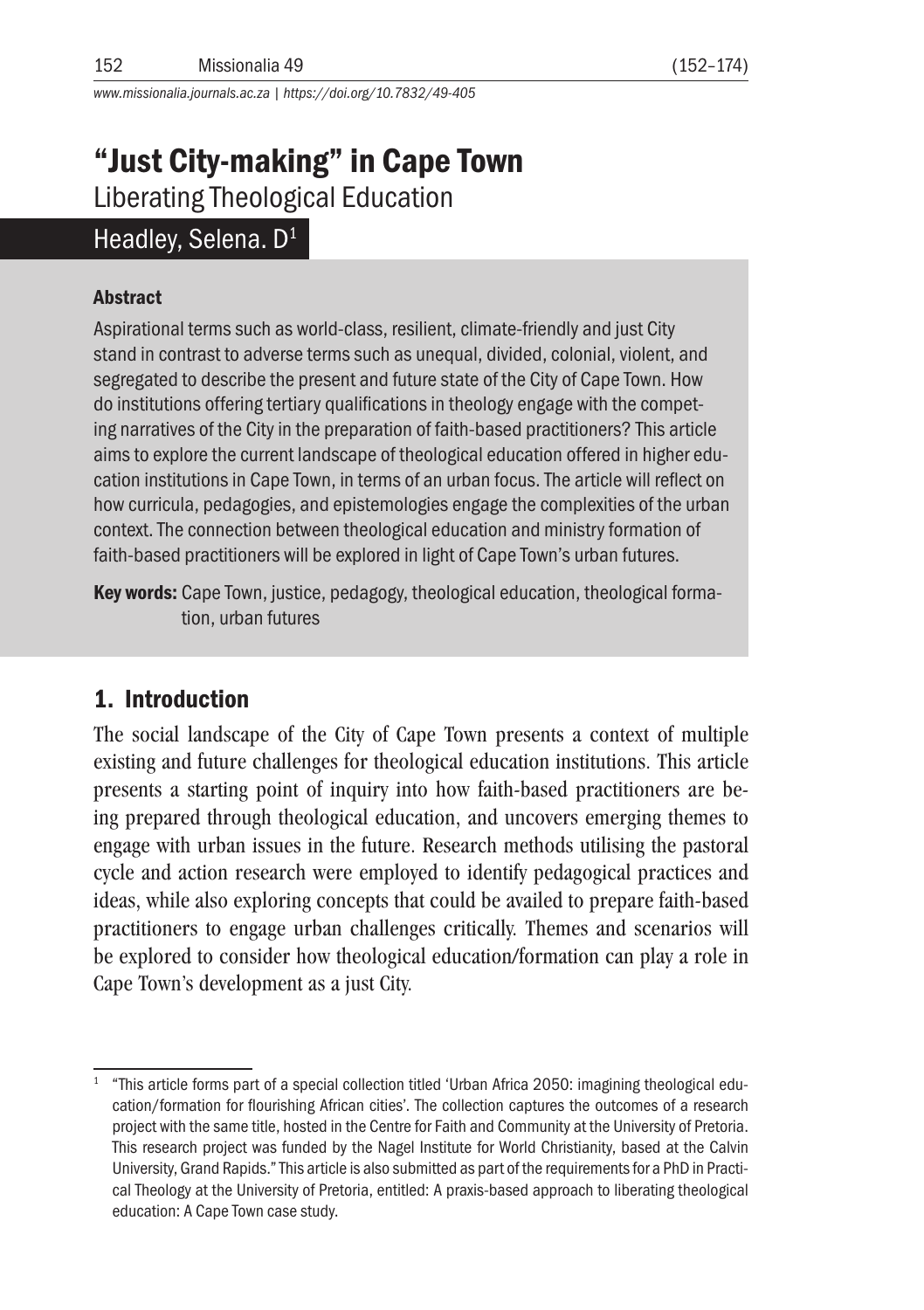# 2. Cape Town's urban challenges

#### 2.1 Aspirations and adversities

Less than a ten-minute drive between a suburb and a township space on any given day can make my hewad spin and my heartache from the offence of blatant inequality. Cornerstone Institute (CI) was founded in 1970 on the Cape Flats by missionaries as a "non-racial" bible institute built on "a foundation of love and acceptance that recognised the equality of all humankind, made in the image of God" (Gustafson, 2018:13).<sup>2</sup> As a black female academic connected to the faculty at CI for more than ten years, I have wondered whether the roots of resistance still hold sway in a city that remains deeply divided and unequal. Has the theological education offered at CI and other institutions of higher learning been a liberating force in the City, or are we in a place of needing liberation? Is theological education in the City of Cape Town adequately preparing faith-based practitioners to play a role in urban challenges for just City-making?

Between 1996 and 2016, Cape Town's population grew by 60%, from 2.5 million to 4.0 million (Turok & Scheba, 2018:10). The City of Cape Town has been working hard to establish a reputation internationally as a world-class city, striving to be a leading tourist, business, and conference destination on the continent. Yet, all inhabitants of the City do not experience the City in the same way. Cape Town maintains the highest income inequality in the province and perhaps even globally, with a Gini coefficient showing a rate increase from 0,604% in 2011 to 0,617% in 2017 (Western Cape Department of Human Settlements, 2019:23).

Locally, many who migrate to the City are absorbed into numerous informal settlements (Kesson, Morgan & Green, 2018:15). A collaborative interactive website—hosted by Ndifuna Ukwazi (NU), The Social Justice Coalition (SJC), International Budget Partnership (IBP) and OpenUp (2019)—provides current information about the approximately 146,000 households living in 437 informal settlements across Cape Town.<sup>3</sup> The website specifies accurate information about demographics, density, sanitation, and the City's "upgrade category" through maps documenting the widespread and growing challenges of informal settlement residents. The enumeration of these basic needs shows insignificant structural changes over decades in many informal settlements and inordinate delays on upgrading (Turok & Scheba, 2018:11). Although multiple barriers and appropriate interventions are clear, little development or change occurs in the identified settlements. As

<sup>2</sup> Cornerstone was founded in 1970 as Cape Evangelical Bible Institute (CEBI) as a multi-denominational, non-racial place of learning in the Cape Flats during the apartheid era.

<sup>&</sup>lt;sup>3</sup> The activist non-profit and law centre, Ndifuna Ukwazi (UN) helped to spawn the social movements the Social Justice Coalition (SJC) in 2008 and Reclaim the City (RTC) in 2016.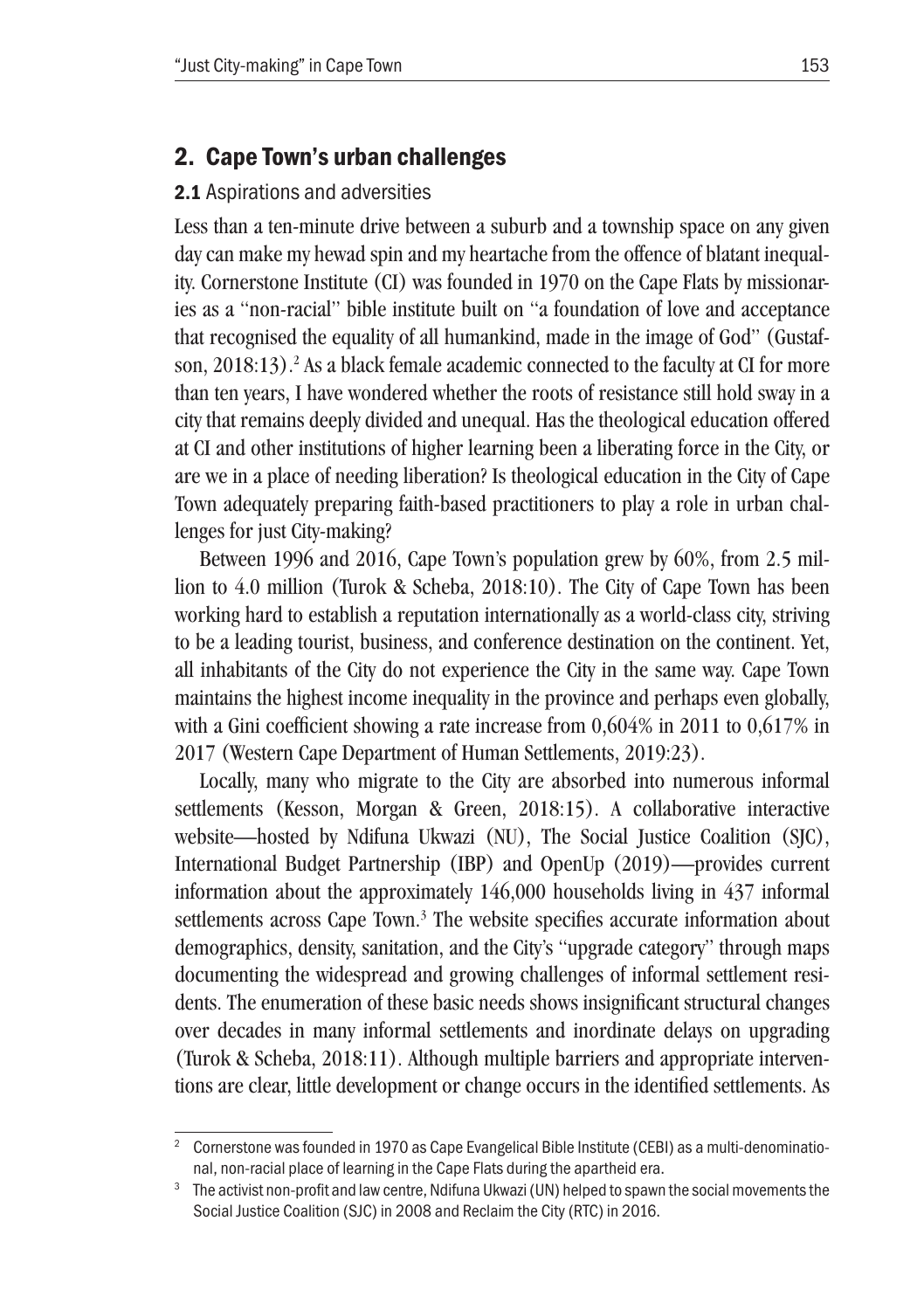a result, many residents are excluded from the prosperity of the City as they experience the gritty reality of poverty and marginalisation.

#### 2.2 The just City

Sitas and Smit (2016:64) credit Susan Fainstein with the most comprehensive exploration of the concept of "just cities" in her book, *The Just City* (2010). Fainstein (2014:12) states the intent of her book is to argue how the "values of equity, diversity, and democracy may be in conflict," but when it comes to city planning, equity should be prioritised among the three. She identifies several policies which can be used to "benefit relatively disadvantaged social groups, as defined by income or marginality." Although her research is drawn from a number of prosperous northern cities, she focuses on policies that put just City-making at the centre. Fainstein (2014:5) also acknowledges how spatial justice in developing countries comes with additional challenges, such as the interplay between vulnerable informal settlements and wealthy suburban enclaves, and even tourism development which often disadvantage low-income residents.

In promoting the idea of a "just City," Fainstein (2014:12) is concerned with fostering equity for social groups suffering from marginality, revealed in poor housing, low-income household support, insecure living situations, exclusion from economic development initiatives, and inaccessible affordable intra-urban transportation. In addition, she promotes prioritising city policies that contribute to diversity, characterised by "ending discriminatory zoning," freedom of movement between districts/municipalities, access to shared public spaces which benefit all, along with mixed land use. Finally, she insists on the inclusion and advocacy of representatives of disadvantaged social groups in decision-making since only then is there a possibility of fair representation of the interests of marginalised communities. Then participation can be more than nominal or perfunctory within city processes and structures (Fainstein, 2014:12).

With these concepts of a "just City" in mind, a brief examination of Cape Town governing plans and policies will reveal the disparity in meeting such aspirations. In Cape Town, one can source a wide range of annual reports, integrated development plans (IDPs), policy frameworks, and bylaws spelling out targets to foster and create a just City for all. 4 The *City of Cape Town five-year Integrated Development Plan: July 2017 – June 2022* (2017) explicates strategic focus areas as "pillars" for an opportunity city, safe City, caring City, inclusive City, and well-run City. These pillars are meant to be the basis of all municipal plans, decisions, and development, linking city policy and implementation to provincial and national plans.

The city of Cape Town provides and open source portal where copious policy documents can be downloaded for free: https://www.capetown.gov.za/Family%20and%20home/city-publications/ Publications-and-reports.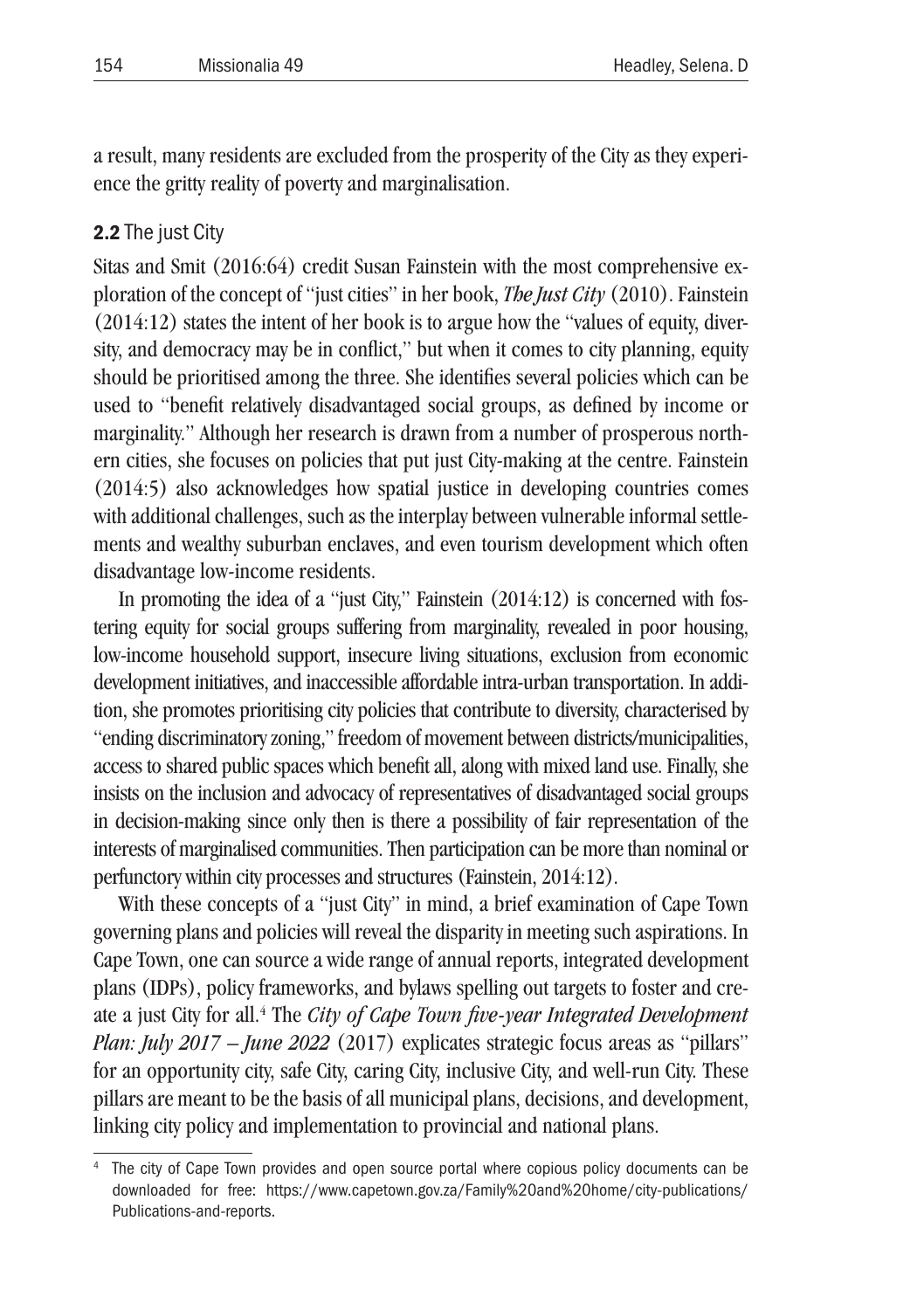#### 2.3 The gap between policy and implementation

In practice, the objectives, numerous projects, and programmes linked to equity and inclusion of low-income residents are hardly ever realised due to inadequate allocation of finances and lack of political will (Sitas & Smit, 2016:69). For example, to expedite housing delivery, the City of Cape Town (2016:118) has chosen an "incremental approach" with a focus on "informal settlements upgrade, integrated human settlements, and social and economic amenities." According to Hendler and Fieuw (2018:100), implementation of informal settlement upgrades has tended to fall far short of the City's stated plans, in recent years showing a disturbing trend of slowing down to a halt and killing the informal settlement upgrading programme and partnership with civil society organisations.

The unjust nature of Cape Town persists, where "the poor are marginalized spatially by being located on the fringes of cities, located far from work opportunities and the opportunities of the city" (Denoon-Stevens, 2016:19). The *Draft National Spatial Development Framework 2018 (NSDF)* (2018:19-23) is explicit that the Spatial Planning and Land Use Management Act 16 of 2013 (SPLUMA) was put in place to eradicate colonial and apartheid spatial planning. 5 SPLUMA, along with the National Development Plan (NDP), provides policy directives based on five principles: spatial justice; spatial sustainability; spatial resilience; spatial efficiency; and good administration" (2018:53). The *Cape Town Municipal Spatial Development Framework (MSDF)* (2018:x) is said to be informed by SPLUMA, referring to the City's compliance throughout the document.

Social movements have arisen in recent years, documenting numerous challenges associated with the lack of responsiveness of the City to low-income residents. SJC activists focus on holding the City to account for spatial injustice in informal settlements, for example, highlighting that "20.8% of all households in the city are informal but receive less than 2% of the spending for water and sanitation infrastructure" (Davis, 2015). NU and their offshoot Reclaim the City (RTC), advocate to stop the economic displacement of tenants from well-located areas in the City, while documenting the urgent need for affordable housing from underutilised government-owned land (Budlender, Sendin & Rossouw, 2019; De Beer, 2017:2). Turok and Scheba (2018:12) mention, according to the City's *Built environment* 

<sup>5</sup> The National Spatial Development Framework Draft 2018 (2019:26) specifies the concern for justice that should govern all cities: "SPLUMA was introduced to 'provide a framework for spatial planning and land use management' in South Africa. As such, it not only seeks to attend to and rectify the fragmented, irrational, unfair and unequal apartheid planning system inherited from the Apartheid era, but also its consequences in space." The Spatial Planning and Land Use Management Act, Act 16 of 2013 (SPLUMA) can be viewed at, https://www.gov.za/documents/spatial-planning-and-land-usemanagement-act.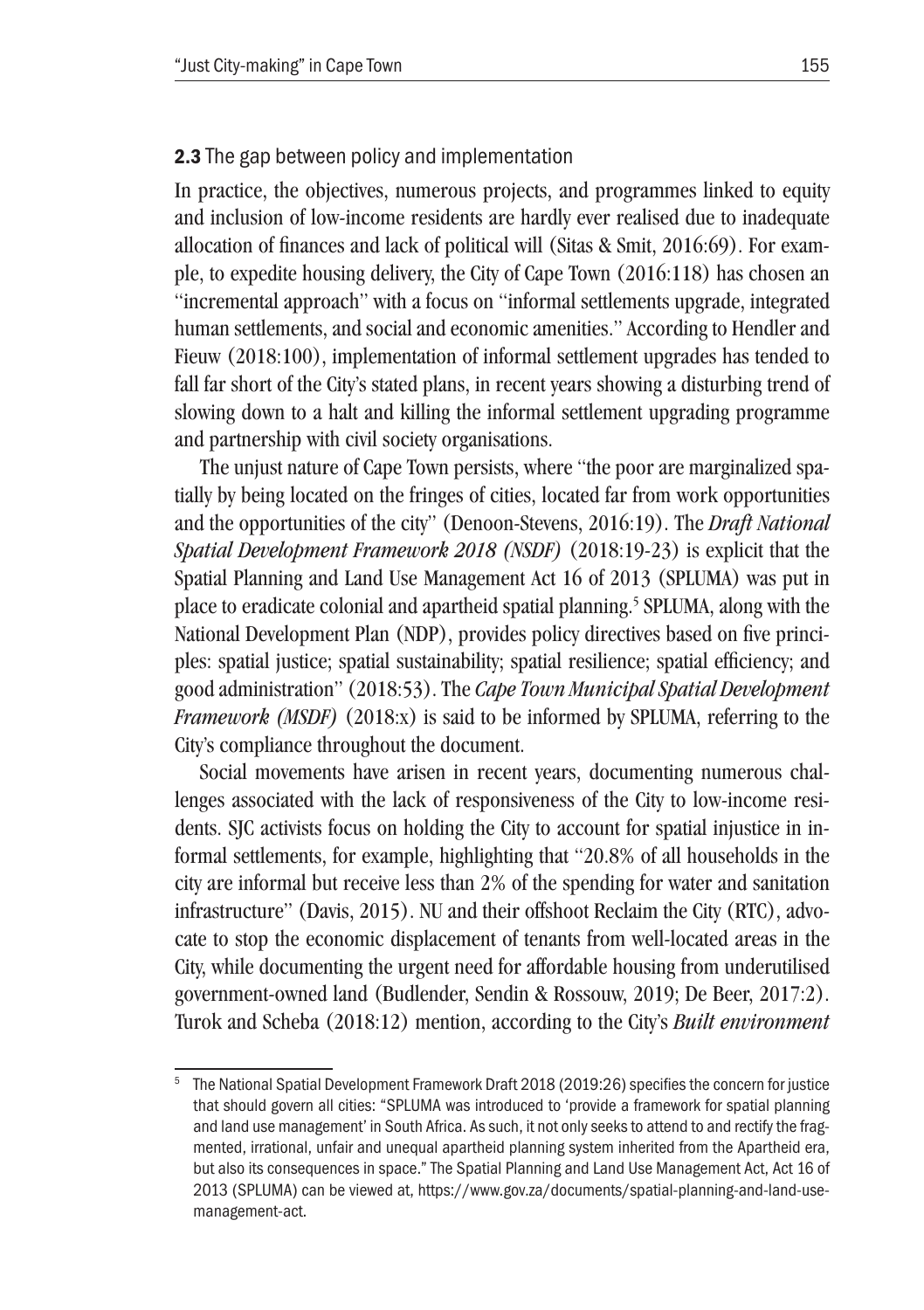*performance plan 2015/16,* that "social housing constitutes only 3% of all housing committed or under construction."

Throughout the plethora of official publications, such as those cited above like the *State of Cape Town Report 2016* and *Cape Town Municipal Spatial Development Framework (MSDF)*, it appears that the city governors and planners concede they should meet the needs of low-income residents. Although numerous by-annual "state of the city" reports and other vision and policy documents indicate intentions for a just City, informal settlement upgrades and the needs for affordable housing in well-located areas remain stagnant, telling a different story.

#### 2.4 Looking towards Cape Town's future

Cape Town is projected to grow to experience many of the challenges shared by other sub-Saharan African cities such as,

Slum proliferation, weak and inappropriate infrastructure, growing insecurity, marginal role of governments, weak capacities of municipal authorities, and environmental and climate change issues (Kayizzi-Mugerwa, Ncube, Shimeles & Yaméogo, 2014:156).

The cities' projection of growth is that by the early 2030s, the population will reach 4.5 million (City of Cape Town & TDA Cape Town, 2018:27). According to the *Draft National Spatial Development Framework 2018* (2018:35)*,* by 2050, Cape Town will be a mega-city region with over 6 million people, which may present new challenges as much of the urban population in South Africa's city regions may be younger than 35 and include many poor households. The *Built Environment Performance Plan* (BEPP) anticipates that population growth will continue to be concentrated among people with low-income levels (Department of Spatial Planning and Urban Design, 2016:7).

The ongoing legacy of apartheid spatial planning and racial divisions contribute to persistent spatial injustice (Kesson, Morgan & Green, 2018:18). Spatial and social justice are inextricably linked with inequality, entrenched from the colonial and apartheid past of Cape Town (Sitas & Smit, 2016:68). Lack of adequate housing and services in some areas contributes to segregation and injustice, maintained through a "socio-spatial hierarchy" that limits people's mobility and flow between areas of the City (De Beer, Smith & Manyaka, 2017:2). Webster (2019:165) proposes that without adding more households to the list of housing needs, "the current housing backlog will only be addressed by 2065" at the City's current rate of development.

Furthermore, if the City fails to prioritise significant shocks and stresses, the impact of rapid urbanisation and globalisation could lead to a catastrophic future (Cape Town Resilience Strategy*,* 2019:6-7). The urgent risks, categorised as shocks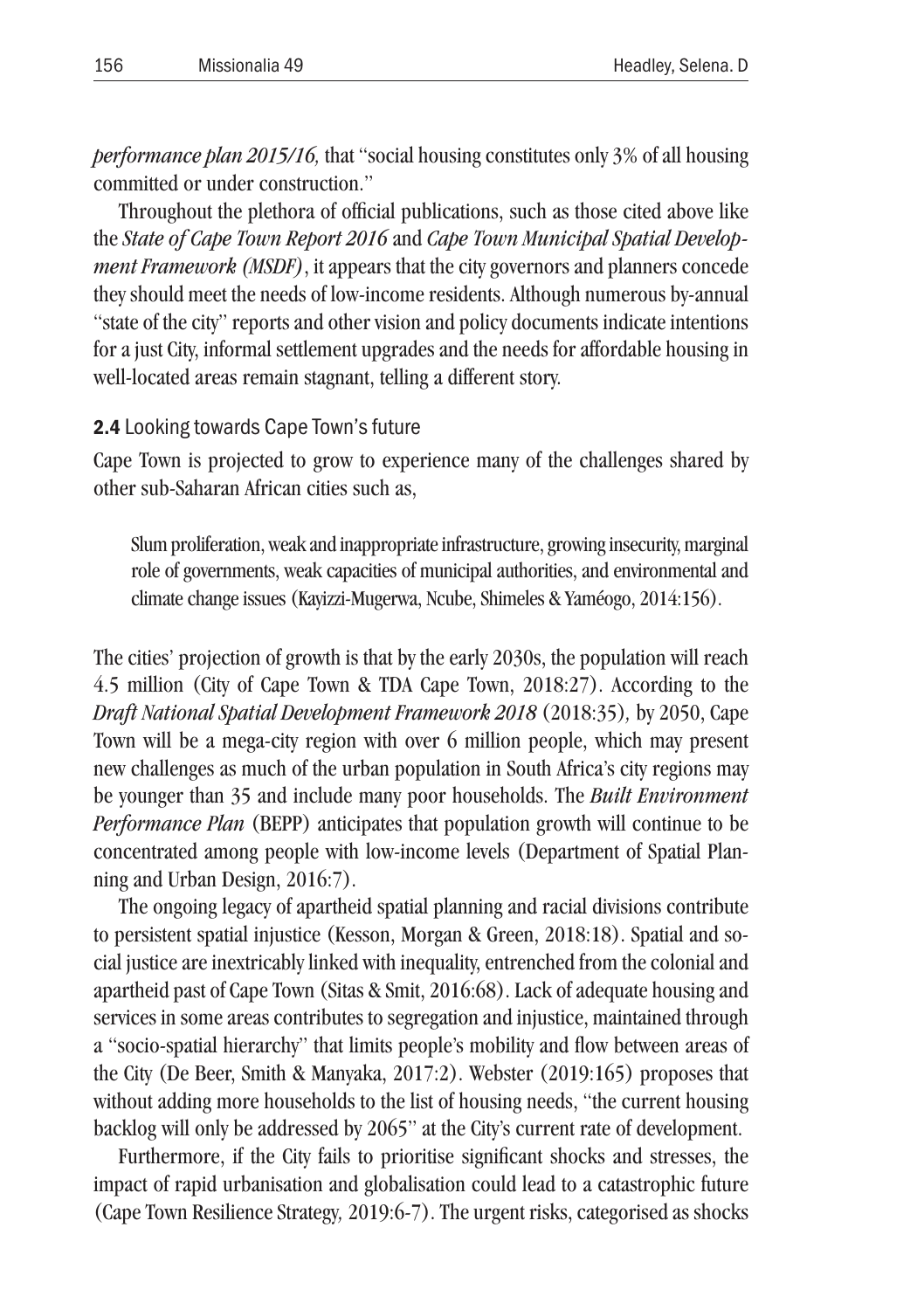and stresses, are unpredictable and reoccurring with the potential to derail the City's economic fabric if left unconstrained. Identified through extensive consultation, the ten identified shocks are: civil unrest; cyber-attack; drought; gale-force winds; financial/economic crisis; fire; heatwave; infrastructure failure; power outage; and rainfall flooding. In addition, the ten identified stresses are: climate change; crime and violence; food insecurity; insecure municipal finances; informal settlements; lack of social cohesion; poverty and inequality; rapid urbanisation; substance abuse; traffic congestion; trauma; and unemployment. To mitigate the short and long-term effects of these shocks and stresses, widespread public participation is crucial. Barring more dramatic and intentional interventions, Cape Town will continue to suffer from the impact of ongoing structural inequality.

### 3. Research Method and Design

#### 3.1 Methodological considerations to the theological landscape

*Urban Africa 2050: Imagining Theological Education/Formation for Flourishing African Cities*, was conceptualised to gain insight into how theological institutions across sub-Saharan Africa are preparing urban practitioners and how they might adapt curriculum, pedagogy, and epistemologies to meet the challenges of Africa's urban futures. In conjunction with my postgraduate study, *A Praxis-Based Approach to Theological Education: A Cape Town Case Study,* I participated as part of a transnational research team consisting of sixteen researchers/educators asking similar questions in fifteen cities and nine countries across the continent. Dr. Stephan De Beer convened the research project in 2018 in conjunction with the University of Pretoria utilising Holland and Henriot's (1983) praxis cycle as a framing research methodology.

In considering "the state of the city" where the governing structures of the City are struggling to provide safety, inclusion, opportunity, care or efficiency to the townships and informal settlements, or affordable housing for low-income residents, what role might theological education institutions play? As part of the higher education landscape, how are accredited theological faculties, bible colleges, and training institutes contributing to the vision for a just City? If the concept of a just City is valid, and the need to advocate for the economically marginalised and underresourced pockets of the City remains, how are theological institutions in Cape Town addressing urban challenges?

Cape Town is host to several accredited public university faculties or departments of theology and private denominational/interdenominational bible colleges or institutions. Educators from six of the eight invited accredited sites of theological teaching and learning (Cape Town Baptist Seminary, Cape Town Biblical College, Cornerstone Institute, George Whitefield College, Helderberg College of Higher Education, and Stellenbosch University) took part in the initial focus group. It must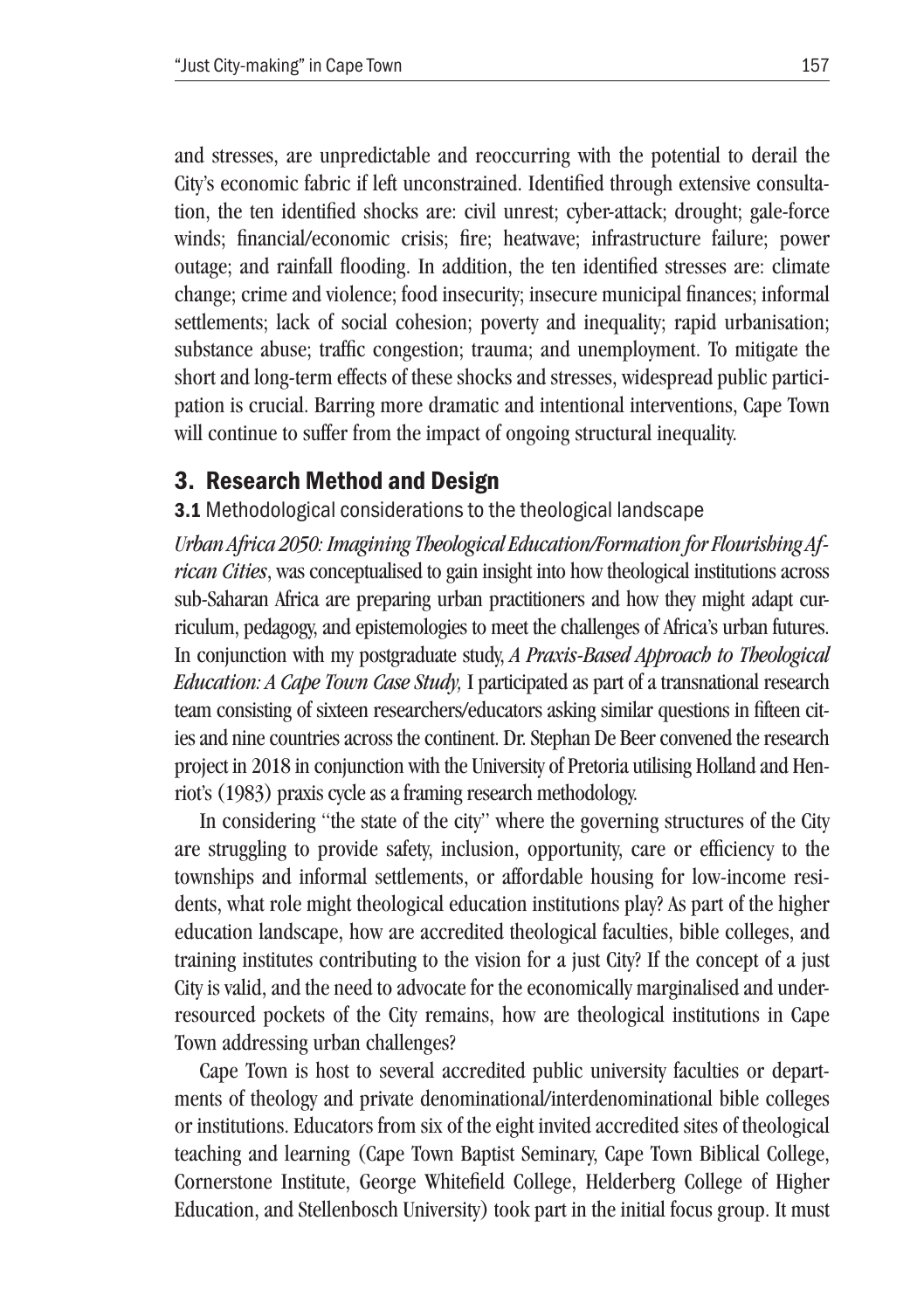be acknowledged that churches and faith-based organisations across the city host unaccredited denominational and nondenominational bible schools, and short and long-term training ministry programmes of various kinds across the City. However, individuals from these programmes were excluded from providing the beginning picture of theological education/formation. This article is limited to focusing on the urban response of educators from accredited theological institutions and the subsequent analyses by a wider circle of faith-based practitioners for the future of theological education/formation (TE/F) in Cape Town. 6

The praxis-based approach supports the voice and experience of participants, in this case providing space for participants to engage in contextual analysis, the categorising of content, and the expression of their hopes for TE/F, which might engage urban concerns (Headley, 2018). The research was undertaken aligned with Elaine Graham's (2013:151-152) understanding of the ways in which action research can be a vehicle for practical theologians to identify practical wisdom as a collaborative undertaking whilst offering value to participants. The pastoral cycle was used to foster dialogue among insiders who share an interest in human flourishing, theological reflection, and action for renewed practice in TE/F (Graham, 2013:153-154). A participatory and emancipatory approach was taken to involve participants in the production of knowledge and the analysis of content, signifying trust in participants' knowledge and lived experience as co-researchers (Swartz & Nyamnjoh, 2018:2). The research method included a feedback loop sharing the collated findings with all participants through reports along with invitations to participate in successive focus groups, building on the identified themes and outcomes of each event.

### 3.2 A participatory action research methodology

### 3.2.1 The focus group process

During three focus groups hosted between March and September 2019, participatory action-research and appreciative inquiry methods were used to gather and analyse the thoughts and reflections of a range of participants regarding theological education and formation in the urban context. The focus group discussions were framed through facilitated participatory activities, questions, and reflections on Cape Town's urban challenges.

### 3.2.2 Theological educators

The initial focus group served to gain a picture from theological academics/educators of the concepts, methods, practices, and courses or sections of the curriculum

Throughout this article theological education and formation are linked together in preparing and forming students for ministry, hereafter referred to as TE/F.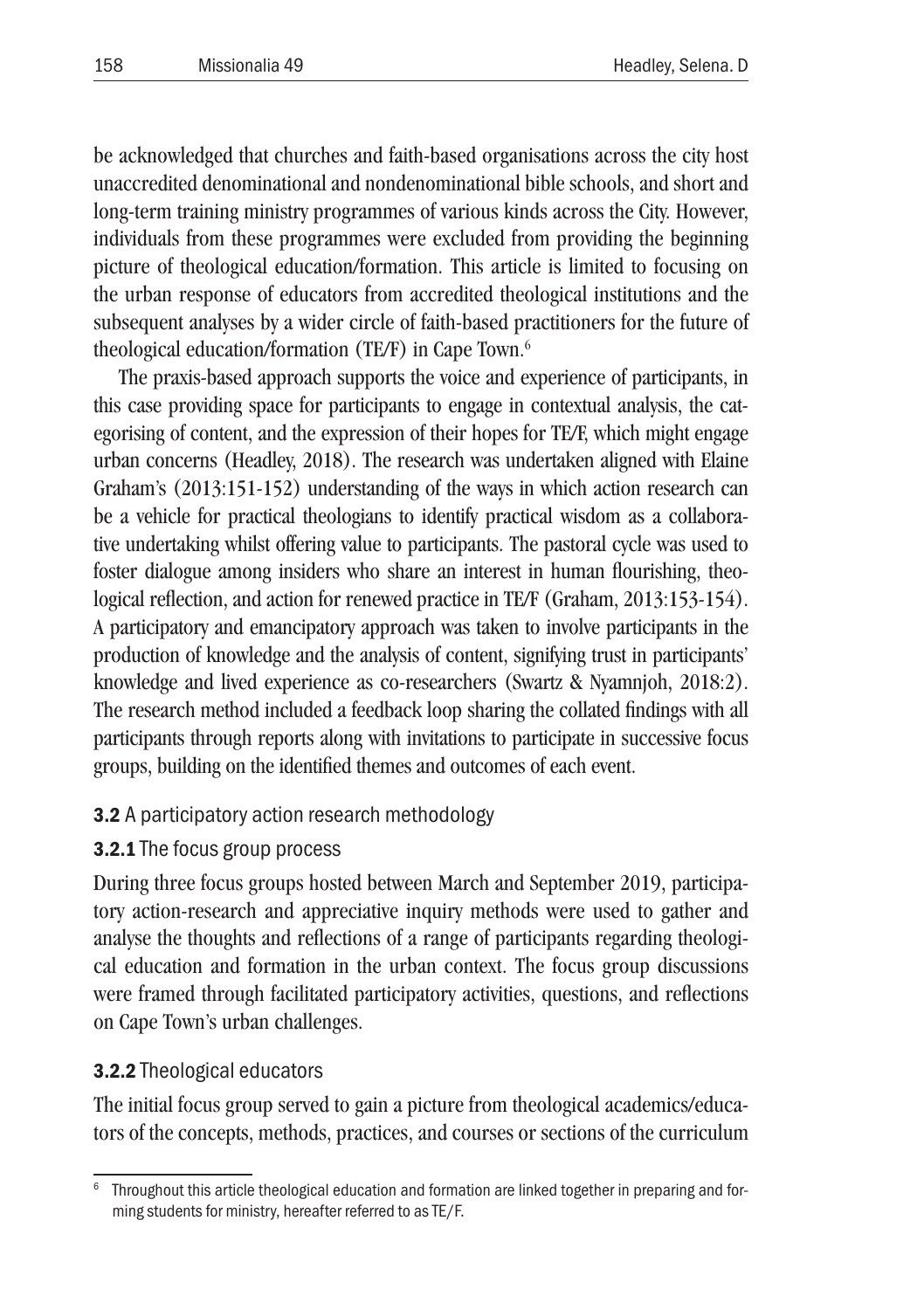that are currently employed to connect students with urban realities. Participants from six accredited theological teaching and learning sites and two representatives from a faith-based organisation participated and assisted with the group facilitation (The Warehouse Trust).

Several introspective questions were posed, inviting participants to write and share responses about institutional identity, pedagogy, epistemology, and teaching practices. After identifying institutional distinctives, the lines were removed so that common threads shared across institutions could be identified. The amalgamation of the inputs under umbrella subjects ranged from theological/ecclesial traditions to pedagogical postures for deepened student and community engagement. All written statements describing practices and ideas were eventually clustered in at least one overarching category, creating a shared picture of how students were equipped for urban ministry.

Besides a focus on the moral and spiritual formation of leaders for the church, almost all the invited accredited institutions promulgate the value of equipping faithbased practitioners to serve and transform society, indicating concern for the welfare of the City. The differing vantage points of the theological educators revealed some shared concepts and approaches to engage the City. In comparison, the assessment of these interventions and the views of the future indicate the call for a dramatically different kind of theological education for faith-based practitioners. In light of rapid urbanisation, future projections connecting to the hardships of under-resourced communities necessitate extensive just City-making efforts in TE/F for urban Africa.

### 3.2.3 Faith-based practitioners

The second focus group involved fifteen faith-based practitioners and educators, alumni or beneficiaries of formal and/or informal theological education. More than half of this younger group comprised female participants, who were given an opportunity to analyse and build on the urban engagements identified by the first group of educators. The group re-examined, critiqued, and added fresh inputs to the picture of TE/F. They were subsequently led in an exercise to imagine and draw up scenarios of the kind of theological education which would meet the needs of African cities by 2050.

### 3.2.4 Faith-based community participation

Finally, all previous focus group participants were invited to participate in the final phase of the *Urban Africa 2050* research project, promoted as a colloquium open to all with an interest in TE/F in the City. This group included twenty-five faith-based practitioners connected to faith or community-based organisations, churches, or formal and informal theological training programmes. While the two prior focus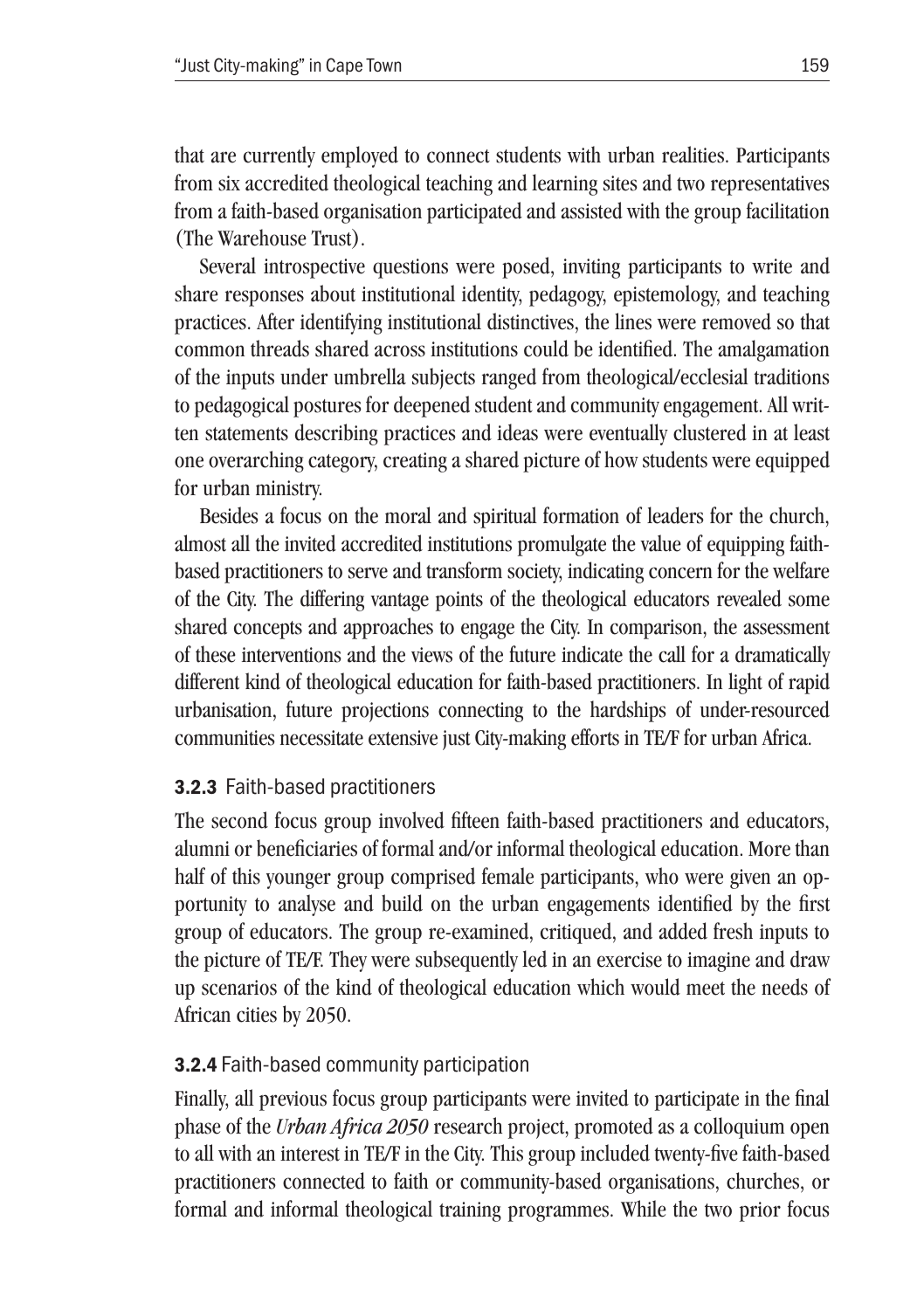groups had been hosted at The Warehouse, the final event was hosted at a church in one of Cape Town's largest informal settlements, Khayelitsha.

The group of faith-based practitioners, pastors, and educators were invited to further analyse, supplement, and cluster the compiled inputs and themes that invigorated urban TE/F. The compiled focus group themes are represented in *Table 1: Focus Group Themes*. This final group of participants were also asked to examine and add to the future scenarios showcasing pedagogy, epistemology, and methodology to educate and form theological practitioners engaging complex urban challenges in Cape Town by 2050. *Table 2: 5 Scenarios and 18 Shared Characteristics for an Urban Future* represents an overview of the significant characteristics that emerged from the five imaginative scenarios created during the second focus group, with the addition of a scenario depicting Black Consciousness and economic representation during the third focus group.

# 4. Analysing the urban focus in theological institutions in Cape Town

- 4.1 Reflections and themes formulated by theological educators
- 4.1.1 Pull factors

The focus group with educators generated an enormous amount of verbal and written reflections, which were amalgamated to gain a glimpse of how urban issues are being addressed across the theological institutions. Most of the theological educators represented institutions which could be said to have a core focus on what has been described as a "classical theological curriculum," which includes Old and New Testament studies, Biblical languages, Christian history, ethics, systematic theology or dogmatics, and practical theology, with missiology added at evangelical institutions (De Gruchy, 2010:43).

Reviewing the main themes that emerged from the data, it was apparent that pull and push factors are at play in curriculum development at several theological institutions across the City. The educators acknowledged the internal pull factors to maintain institutional pedagogical and epistemological traditions, which had been part of the history and foundational principles of their various theological institutions. Naidoo (2017:532) argues that theological institutions hold religious commitments and values, which "form institutional cultures that are more intense" than the majority of other higher education institutions. For example, institutional traditions, denominational perspectives, and organisational mission/values featured strongly in determining curriculum at the various theological institutions. Participants' contributions demonstrated a pull to retain many classical theological ideas, including various doctrinal ideas, which often emulated historically Western approaches to theology and the reformation of society.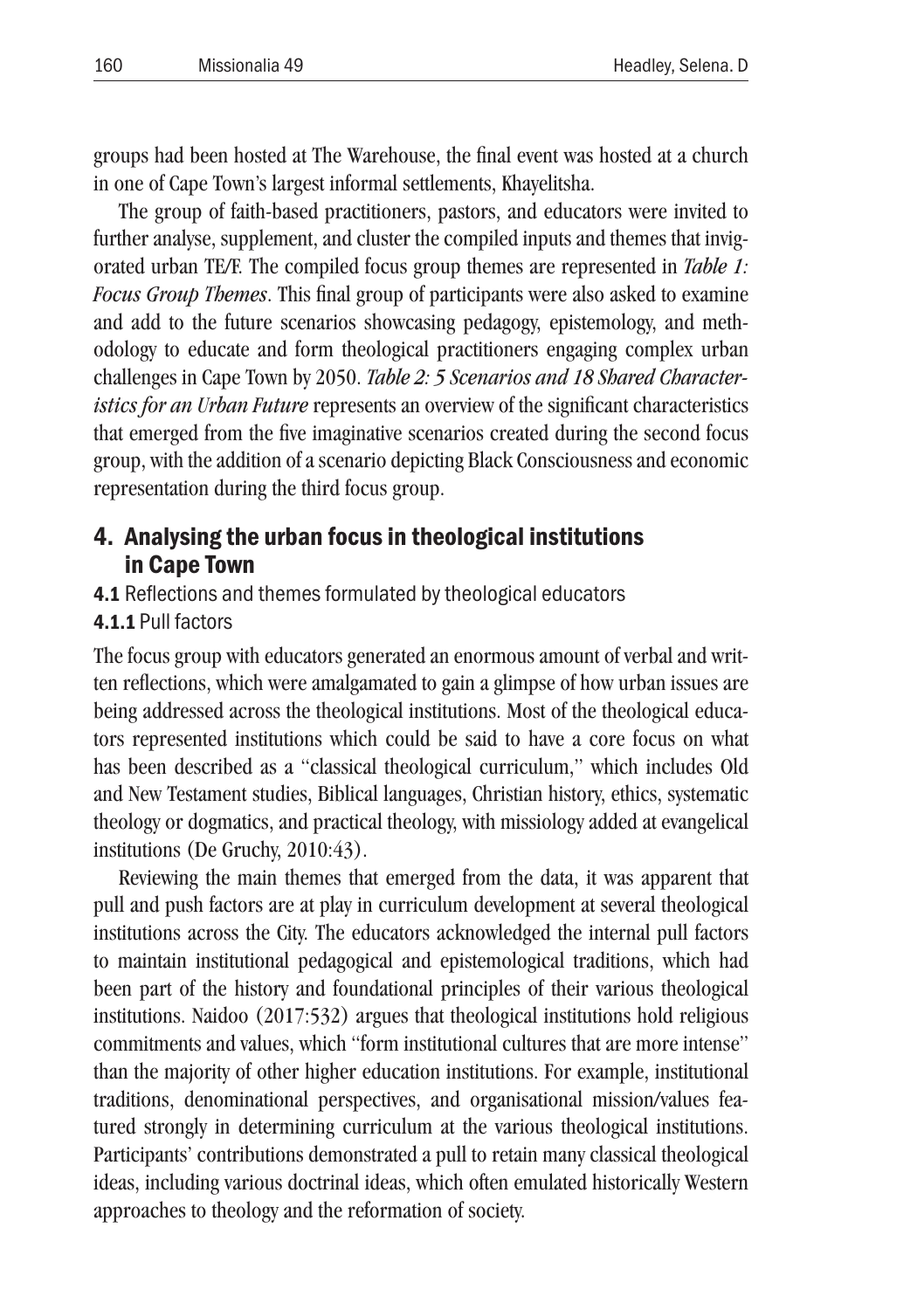

Table 1: Focus Group Themes

#### 4.1.2 Push factors

Should classical theology remain as directives, or could it serve in the shift of theological education towards the pressing concerns of the context? Mugambi (2013:117) indicated that educational curricula, including theological education, has "been overloaded with cultural values from Europe and North America at the expense of the African cultural and religious heritage." Most educators acknowledged several external push factors, driven in part by a diversified student population towards engagement with contemporary issues and struggles of under-resourced communities. Since the "students have changed from who they used to be," institutions were forced to reflect critically on what is being offered. Participants' responses revealed that societal challenges are pushing educators towards dealing with urban challenges that were not dealt with through many classical approaches to theological study.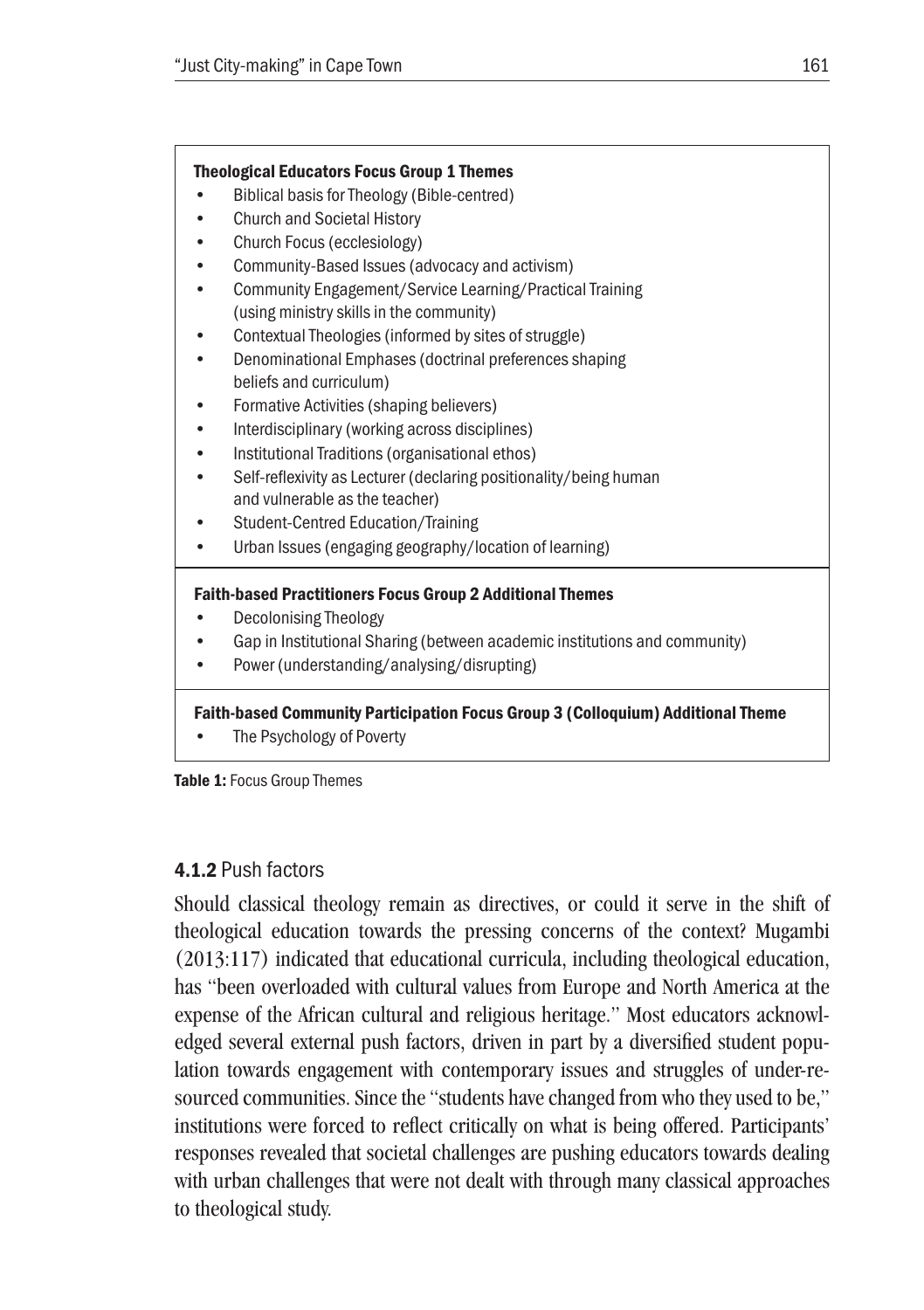| 5 future scenarios<br>and 18 shared<br>characteristics             | Scenario 1:<br>Head, heart and<br>hands<br>(Focus Group 2) | Scenario 2:<br>Church and theologi-<br>cal education in the<br>round<br>(Focus Group 2) | Scenario 3:<br>United through love,<br>respect and dialogue<br>(Focus Group 2) | Scenario 4:<br>Organic circles of life<br>(Focus Group 2) | Scenario 5:<br><b>Black Consciousness</b><br>and economic<br>representation<br>(Focus Group 3) |
|--------------------------------------------------------------------|------------------------------------------------------------|-----------------------------------------------------------------------------------------|--------------------------------------------------------------------------------|-----------------------------------------------------------|------------------------------------------------------------------------------------------------|
| Action/practice-<br>oriented                                       | X                                                          | χ                                                                                       | χ                                                                              | Χ                                                         | χ                                                                                              |
| Co-learning with<br>communities for<br>new knowledge<br>production |                                                            | Χ                                                                                       | χ                                                                              | Χ                                                         | χ                                                                                              |
| Contextual and<br>local theologies                                 | X                                                          | χ                                                                                       | X                                                                              | X                                                         | χ                                                                                              |
| Creation care                                                      |                                                            | χ                                                                                       | χ                                                                              | χ                                                         |                                                                                                |
| Decolonial/<br>de-centring Wes-<br>tern theology                   | Χ                                                          | χ                                                                                       |                                                                                | χ                                                         | χ                                                                                              |
| Economic trans-<br>formation                                       |                                                            | χ                                                                                       | χ                                                                              | X                                                         | χ                                                                                              |
| Ecumenical                                                         | Χ                                                          |                                                                                         |                                                                                | χ                                                         |                                                                                                |
| Embodied<br>theology/ circles<br>of learning                       | X                                                          | χ                                                                                       | χ                                                                              | Χ                                                         |                                                                                                |
| Ethics of sharing<br>and caring                                    |                                                            | χ                                                                                       | χ                                                                              | χ                                                         | χ                                                                                              |
| Inclusive/centring<br>sites of struggle                            | Χ                                                          | χ                                                                                       | χ                                                                              | Χ                                                         | χ                                                                                              |
| Interdisciplinary/<br>de-compartmen-<br>talisation                 | Χ                                                          | Χ                                                                                       | χ                                                                              | χ                                                         | χ                                                                                              |
| Just and inclusive<br>land, and infras-<br>tructure use            | Χ                                                          | Χ                                                                                       | Χ                                                                              | Χ                                                         | X                                                                                              |
| Holistic, integra-<br>ted theology for<br>all of life              |                                                            | χ                                                                                       |                                                                                | х                                                         | χ                                                                                              |
| <b>Prioritising African</b><br>language and<br>culture             | X                                                          | χ                                                                                       | χ                                                                              | X                                                         | χ                                                                                              |
| Psycho-social<br>interventions                                     | χ                                                          | X                                                                                       | χ                                                                              | χ                                                         | χ                                                                                              |
| Re-imagined<br>church structures<br>and community                  | Χ                                                          | χ                                                                                       | χ                                                                              |                                                           | χ                                                                                              |
| Social reordering<br>for the common<br>good                        | X                                                          | χ                                                                                       | χ                                                                              | χ                                                         | χ                                                                                              |
| Spatial disruption<br>and innovation                               | X                                                          | χ                                                                                       | χ                                                                              | X                                                         | χ                                                                                              |

Table 2: Five Scenarios and 18 Shared Characteristics for an Urban Future (Summary from Focus Groups 2 and 3)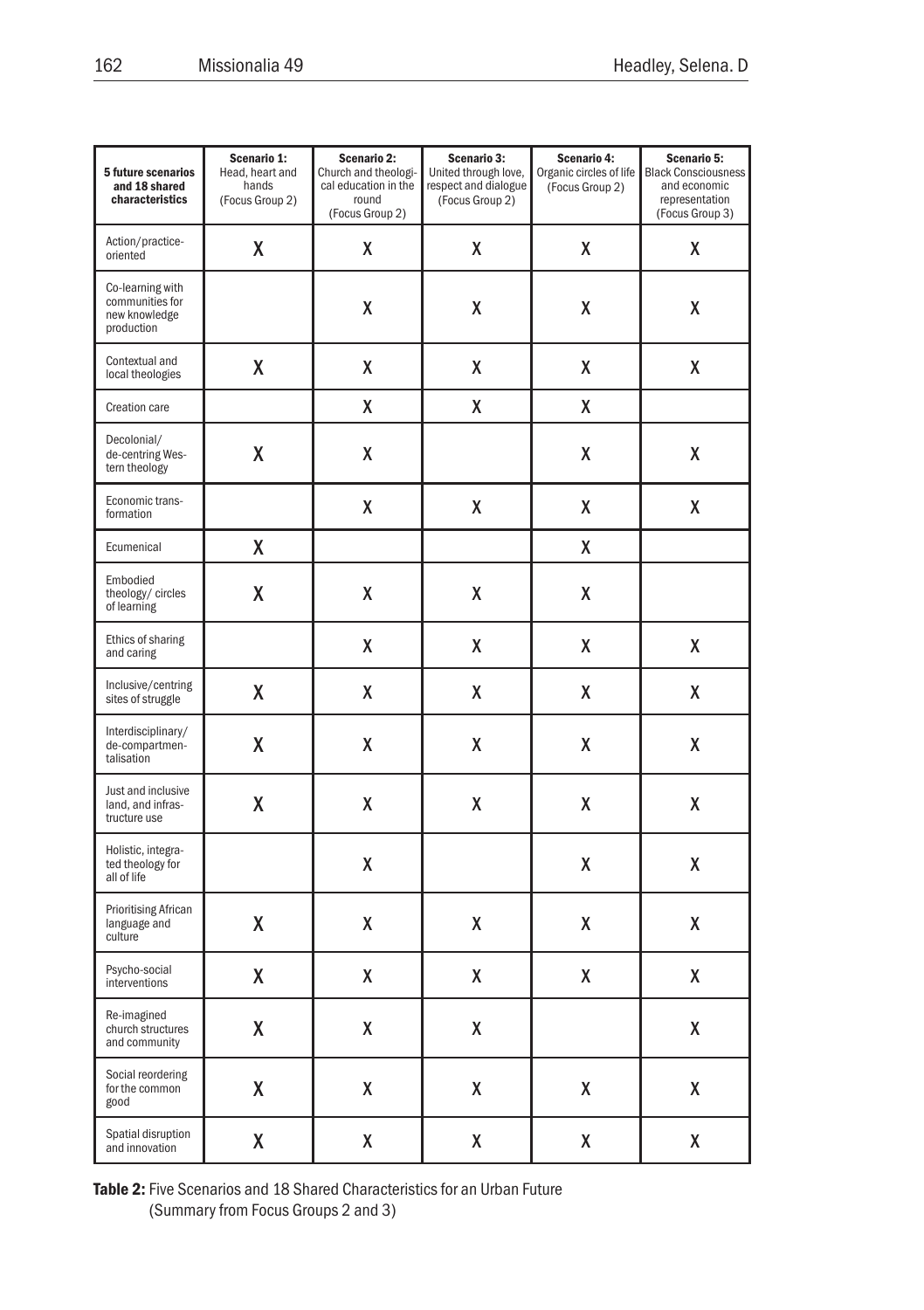Traditional sources of knowledge that dominate the theological landscape are insufficient to confront the geographic and social complexities of the City of Cape Town. The dissonance between theological education and contextual realities can lead to ministerial training, which is "inadequate for the delivery of relevant contextual service to the congregations in both rural and urban areas in Africa" (Mugambi, 2013:118). Fluctuating between the contrast of economically-resourced and economically-depressed areas, geographic location played a role in unsettling the faith experience of students and requiring deeper engagement with the context on the part of educators. Encountering the context, particularly the lived experiences of students and community members, seemed to influence how theological institutions injected curriculum and content confronting urban challenges.

For several participants, an urban emphasis was reflected in focusing across disciplines to uncover the multicultural and diverse understandings required for ministry in the City. Amanze (2013:232) outlines several pitfalls in Southern African theological education, which require improvement, identifying "the need to focus on *Mission Dei*, ecumenicity, interdisciplinarity, hands-on-learning experience, outcomes based curricula, contextuality, and gender sensitive curricula." Several institutions included practical, community service, or service-learning components, which required students to spend time in communities or work with churches off campus. These exposures and students' lived experiences led to dealing with the effects of crime and threats to students' security, trauma, and questions of "why God allows evil to prevail" in the classroom. Issues born from the complex social and economic challenges of under-resourced communities surfaced in the reflections from the group of educators. Naidoo (2013:9) proposes that to transform communities into "worthy habitable spaces," curriculum will have to take "deliberate and conscious account of the socio-economic, cultural, political and spiritual contexts of the majority." Thus, the inclusion and integration of other disciplines in TE/F has become paramount.

Practical experiences, often incorporated in theological training, provided opportunities for intentional solidarity in response to human pain, requiring contextually-rooted theological reflection. The nature of practical training and community engagement modules has helped push the introduction of a broader range of social sciences to address varied issues being faced in communities. Participants identified curriculum pertaining to family, multiculturalism, psychology, and money matters, to name a few, to help students deal with trauma emerging from community engagement experiences. Some participants noted how incorporating topics associated with sociology, history, and even postcolonial studies fostered engagements with challenges connected with urbanisation. Intercultural skills and cultivating multicultural sensitivity were also emphasised to help students interact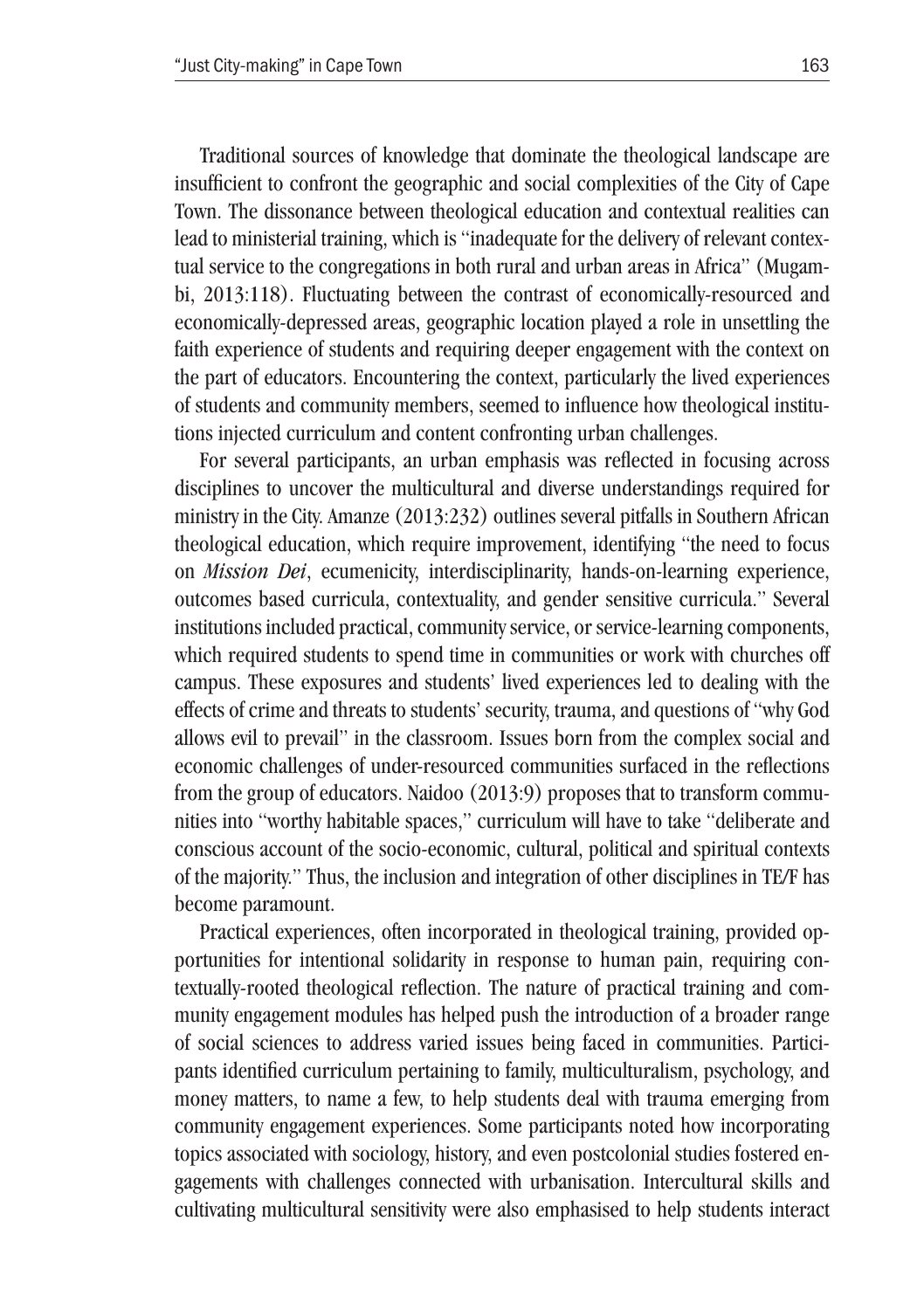with diverse communities, which required knowledge and understanding beyond classical biblical and theological studies. To read and engage the urban context well, De Beer (2012:261) asserts that theological education must become both intra- and interdisciplinary, allowing students to interact with insights from a variety of disciplines such as: "development studies, urban planning, social work, psychology, geography, sociology, political sciences, land economics, graphic arts, health sciences, and others."

4.2 Reflections and themes formulated by faith-based practitioners and alumni Although much of what was presented by the educators was validated, the analysis and imagination or the subsequent focus group and colloquium participants revealed more radical and innovative interventions for TE/F to prepare urban faithbased practitioners. Beyond analysing and supplementing existing themes, the social analysis exercise, led the group to prioritise issues of power, coloniality, and ecumenism to connect deeply to practical urban realities. They proposed the importance of ongoing dialogues centring on the continuous changes in society, ethical communication, resistance to global uniformity in theological formation, and demonetisation of theological education as ways to break "the hegemony of professional theologians." Chitando (2010:203-205) proposes that steps should be taken to intentionally move curriculum from a focus on abstract issues towards practical immersion, contemporary issues, and locally-based research. Pointedly, Chitando (2010:203) contends that African Theology and religious studies remain underrated in academia and society due to lack of "constructive engagement with the most pressing issues of our time," highlighting the lack of constructive contributions to issues such as poverty, gender inequality, HIV/Aids, and Africa's leadership vacuum.

### 4.2.1 Power dynamics

The theme of power at theological institutions in relation to race, gender, and knowledge production was highlighted by participants. They described the way "the absence of discussions around power" hinder understanding or engagement with furtive issues of race. Also, participants identified how patriarchal tendencies are tolerated and accepted in theological learning spaces. They shared experiences of how disapproval was repeatedly expressed towards female students by males throughout their TE/F experience. In addition, a "silencing of the voices" connected to local knowledge systems, creating a form of "Epistemecide." A systemic silencing of indigenous voices remains unchallenged in the experience of participants. De Gruchy (2010:49) proposes that theological education "should be a moment of liberation for the student."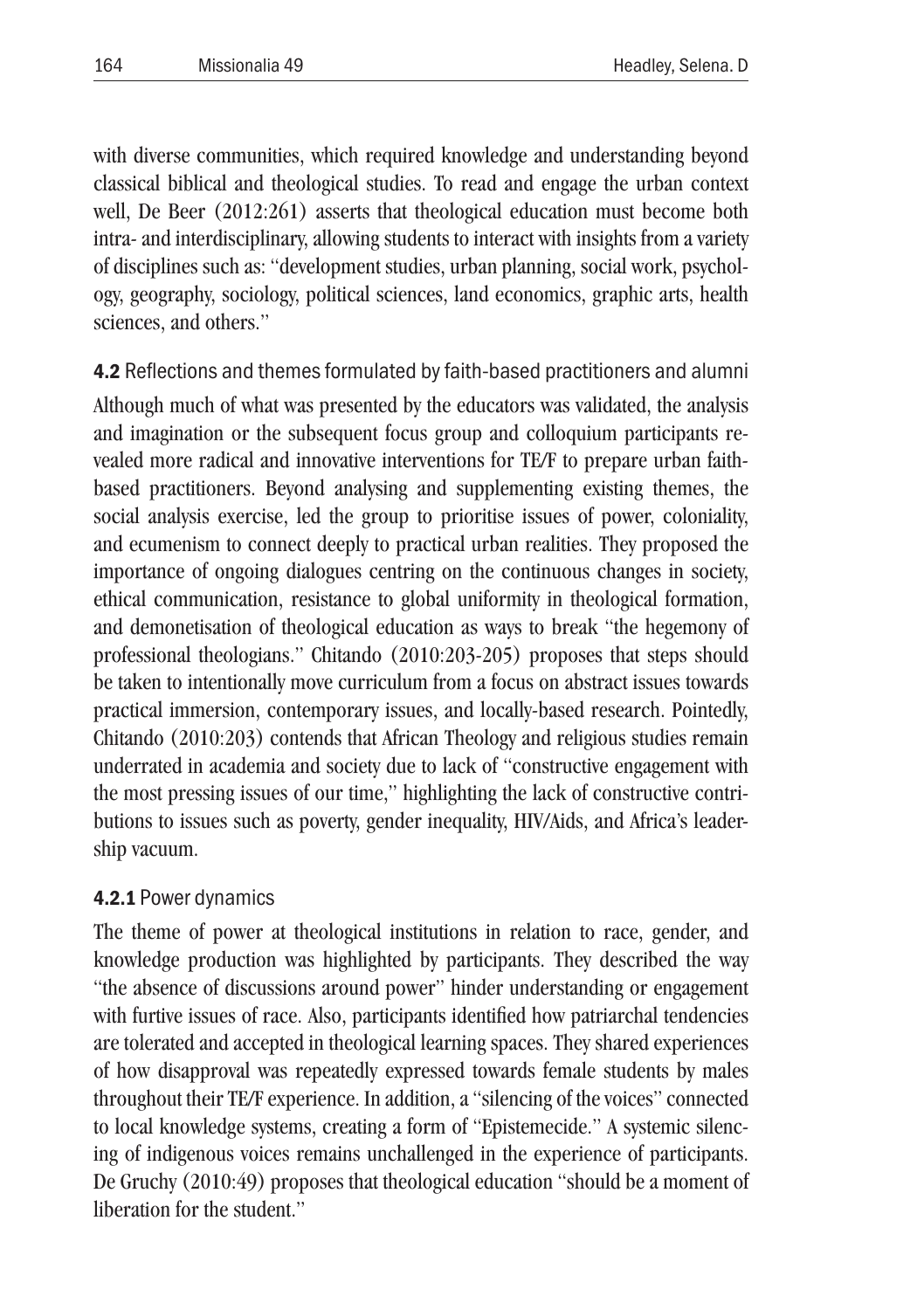Theological education is (or should be) a time when teachers and students problematise the power relationships that exist between those who know and those who do not know, and find dialogical ways of learning and growing together (De Gruchy, 2010:49).

The participants recommended that students be affirmed in recognising the validity of learning from communities and their lived experiences.

For the participants, this fresh approach would be exemplified by the inclusion of feminist, womanist, and African women's theology, as well as the exploration of the place of local memory and history in South Africa. The contested role of African women in theology may be reflective of securing only one female theologian to participate in the first focus group of educators. Although women represent the majority in most churches and faith-based community efforts, they are poorly represented in academic roles in theological education. In part, the appearance of the Circle of Concerned African Women Theologians (COCWT) in 1989 led to further informed scholarly articulation of theology highlighting the oppression, subjugation, and suppression of women in Africa (Akper & Koopman, 2005:16). Recognising the need for theological educators to be circumspect about the structures and practices dictating pedagogy in theological institutions, the focus group participants advocated for change.

#### 4.2.2 Decolonisation

The call for the decolonisation of theological education was stressed, also echoed during the third focus group. De Gruchy (2010:48-49) speaks of the imperative of theological education to deconstruct the "colonial missionary legacy." The participants suggested that the process of decolonisation should take place in conversation with the global and historical church. Underscoring the significance of grassroots theology below, a participant suggested that classical and contextual theologies are often pitted unnecessarily against each other. To challenge the prominent legacy of western white male theologians in theology, it was recommended that there should be more room to explore marginalised theologies, reclaiming African spirituality and theologies. Hadebe (2017:4) calls for decolonisation and laments the commodification of theological education which from its inception has maintained the epistemic exclusion of "African Indigenous knowledge, gender and lived experiences of Africans."

Oguok and Smith (2018) propose the importance of rooting theological education outside traditional academic spaces to be grounded in the reality of informal settlements where many city dwellers live in African cities. Several participants suggested more dialogue and exchange between African spirituality and Christian theology, as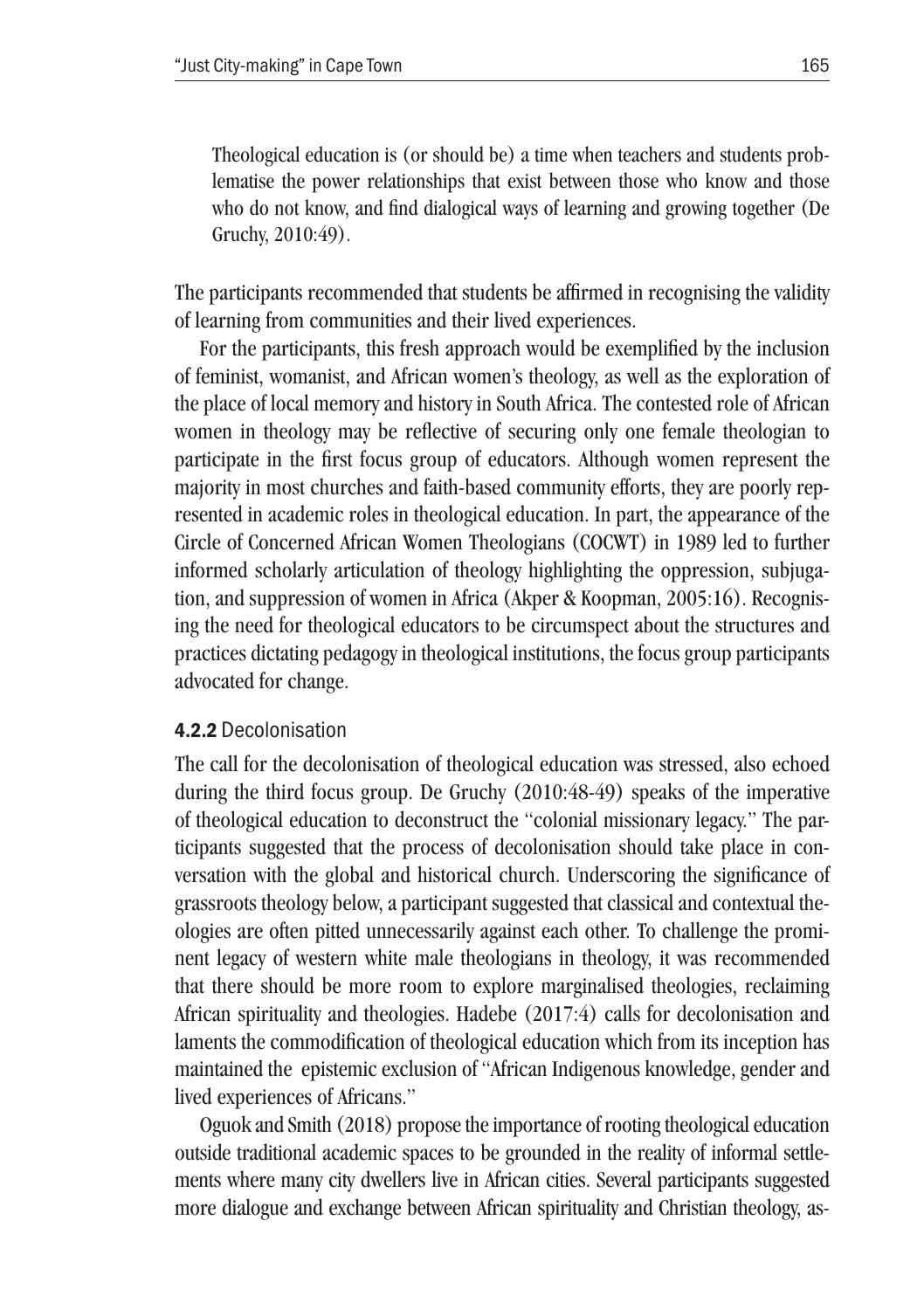signing greater attention to the use of African languages in the study of theology. The universities of South Africa were overtaken with student protests in 2015-2016, where university students emphasised the necessity to decolonise higher education (Headley & Kobe, 2017:6-7). Noting the significance of these protests, De Beer and van Niekerk (2017:216-217) suggest students were articulating a vision to dismantle colonial constructs, reclaiming tertiary education as a common good, providing space for contested voices, and placing "African voices and perspectives at the core of the educational endeavour." These sentiments reflected the content of the focus group inputs.

# 4.2.3 Gap in institutional sharing

"The absence of sharing across theological institutions," decrying how theological institutions were not collaborating enough to influence each other was underscored. Participants proposed that more frequent exchanges between institutions might help fill the gap between urban engagement and theological education in Cape Town. They identified the lack of reflective learning between academics, the community, and ecclesial leaders, throughout continental and global cities. In addition, a significant disconnect between the church, NGOs, activists, and community organisers contributed to a lack of collaborative knowledge creation for deeper urban engagement.

# 4.3 Colloquium reflections on "the city as conversation partner"

The deliberate choice to situate the final focus group in the form of a one-day colloquium hosted in the township of Khayelitsha was an attempt to root the discussion in city spaces which are often neglected in educational reflection and discourse. Colloquium participants were invited to add to the social analysis of theological education, learning, and formation by reflecting on their experience and considering how the City or community members had become conversation/learning partners.

# 4.3.1 Immersion experiences

Colloquium participants were invited to recall and reflect on how students were invited to engage in city/community challenges. Participants' feedback indicated they were given opportunities to serve the communities, sometimes characterised by doing things "to the people and not with the people." Participants suggested common attempts to lead and guide students into closer proximity with people in the community. For participants, a common focus of these immersions experiences was to form relational connections with people.

# 4.3.2 Connecting with lived realities

Participants were asked to evaluate how students connected with the lived realities of people in communities. Reflections indicated how despite prevailing intentions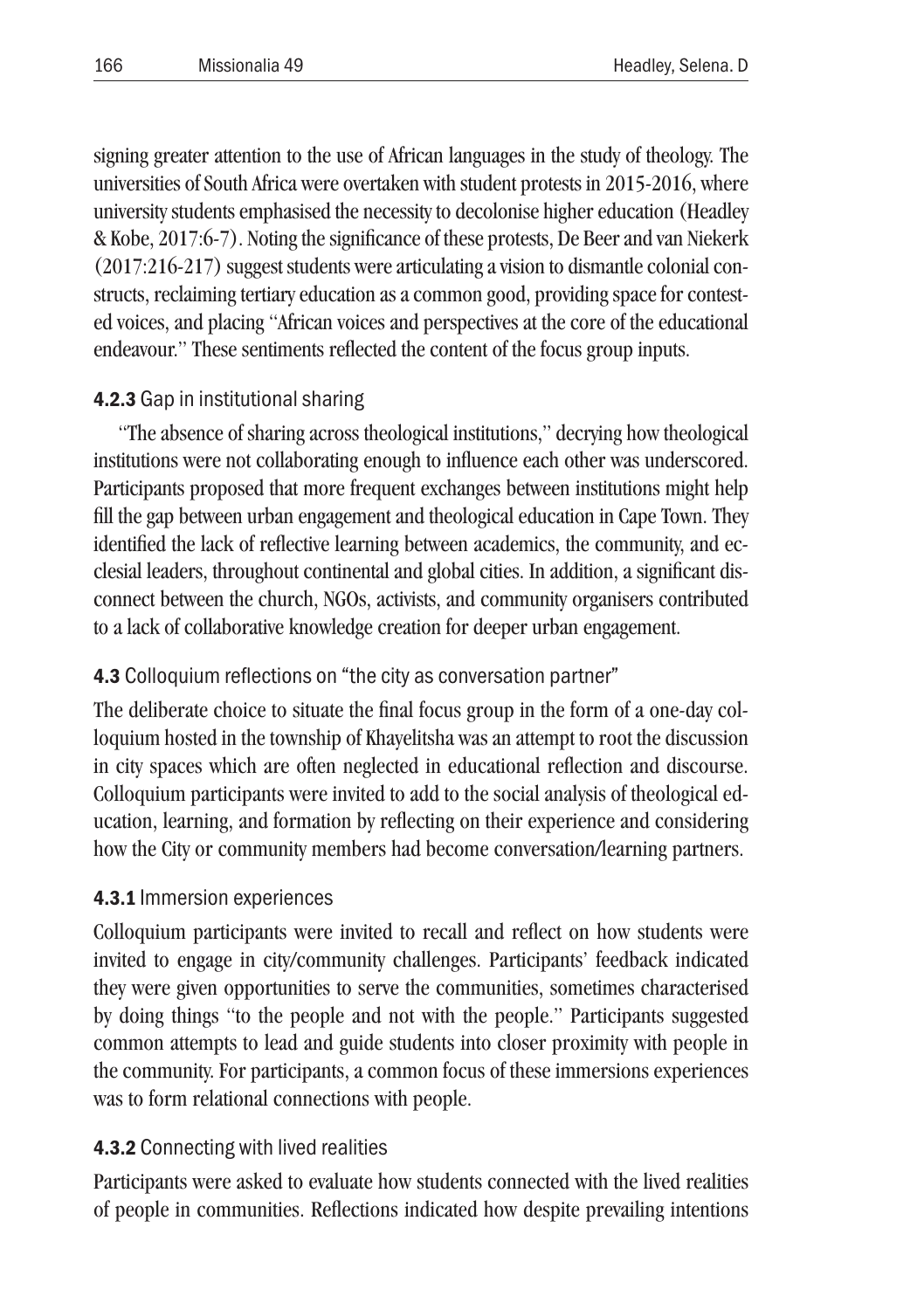to build relationships, community engagement efforts were falling short. Several participants expressed how community members felt disengaged from these volunteer efforts. Participants suggested that community engagement experiences could be transformed deeper through "intentional leadership" to "conscientization of the student in advance." Participants insisted students required assistance to meaningfully connect with the local residents' social, economic, culture, and religious positions. Without appropriate preparation, students could enter communities to render services without connecting to the people, leaving community members with the sense that they were just there "to come, do their activity, and go."

# 4.3.3 What would they say about us?

Participants were asked to imagine what community members might say about the students involved in theological education and their efforts at community engagement. Candid replies revealed responses such as, "they failed us," "suspicion about our agenda," "you are only concerned with church/spiritual things," and "our pain is used as case studies." Others saw "cross-cultural friendship initiated" and noted that storytelling of individuals and communities helped to "draw lines to current challenges." The participants' responses denoted shared concerns that equality and the unconditional love of God were needed to break down walls and build genuine relationships during community engagement.

# 4.3.4 The psychology of poverty

Participants elaborated and amplified the themes from previous focus groups, adding, *The Psychology of Poverty* as an essential subject for theological learning and formation in connection to urban ministry. The inequality and inadequacy of education in townships add another dimension of complexity for students affected by pervasive poverty. Questions arising from "the prosperity gospel" vs. accepting "poverty as the will of God," and the lack of choice of social mobility were presented as primary for those from marginalised backgrounds who engage in theological learning. Again, participants highlighted the disconnection between theology and "school, church, NGOs, and activist organisers" as a problem in the ways theological education is conducted in under-resourced communities. Bowers Du Toit's (2016) examination of poverty in connection to 'powerlessness and power' and 'Theology and Development praxis' is instructive in providing a background to some of the historical and contemporary nuances at work in South African society.

# 5. Five scenarios of a new life for a radical future

The picture of TE/F came to life when focus groups two and three, attended by a wider base of faith-based practitioners, were invited to explore and imagine the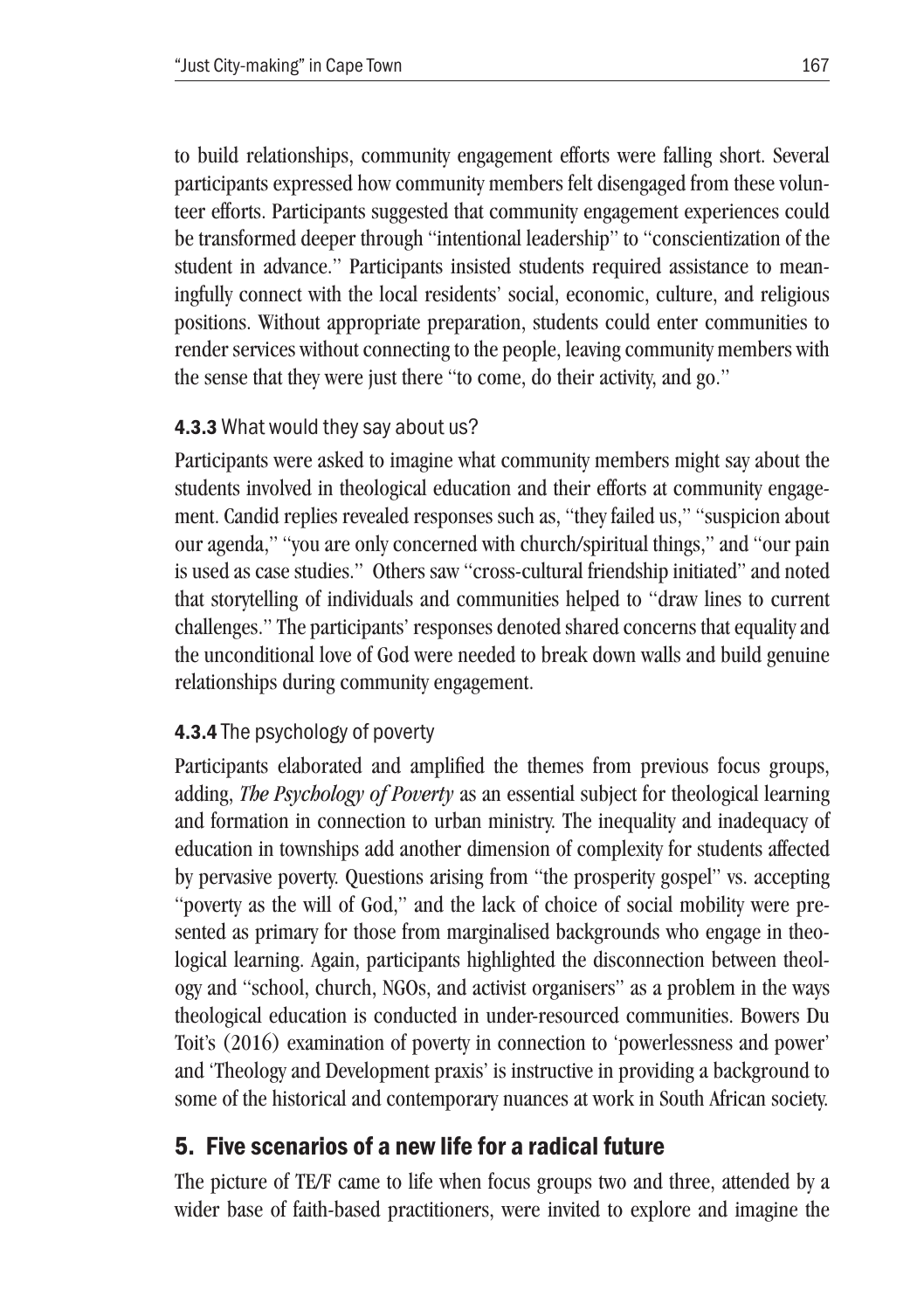kind of theological methods, structures, and institutions that would deepen engagement with the growth challenges of the City by 2050. What kind of TE/F would substantially contribute to a city flourishing for all residents? Small group work yielded rich descriptions of innovative theological teaching and learning. The exercises to imagine a "preferred future" uncovered strong indications of a transformed TE/F enterprise entwined with socio-spatial justice and inclusion in a transformed Cape Town (see Table 2).

The four invented scenarios created during the second focus group were sharpened and enhanced, while an additional critical future scenario surfaced from the township context at the colloquium. The detailed scenarios, presented in pictures, words and phrases, reflected a dynamic imagination about the future of TE/F. The scenarios portrayed significant shifts in social-economic and spatial patterns in the City, as though theological institutions had been part of revolutionary changes in Cape Town. Table 2 represents a summary of shared elements amongst the unique and diverse futuristic portraits of TE/F in 2050. This table is headlined by short titles summarising the essence of each imaginative scenario, while the eighteen elements represent shared characteristics of the future of TE/F. Each scenario of theological education emulated these embodied practices, which formed an integral part of the transformed visions of the City of Cape Town.

### 6. Future implications for theological education/formation

The work of re-imagining TE/F by 2050 revealed new contours grounded in transformed contexts, locations, mediums of instructions, and outcomes. These imaginative, innovative scenarios point towards practices embedded in the life and welfare of the City aligned with just City-making. These efforts were not peripheral but were seen as essential to theological education and the formation of urban practitioners.

The scenarios exhibited an abiding concern to include individuals and communities at the margins of the City. The new configurations of TE/F incorporated the City's social, political, economic, spatial, and educational challenges. From newly formed configurations and learning communities, an emphasis on fostering equity through innovative spatial transformations emerged. While urban engagement described by theological educators at times remained superficial, tied to the boundaries of classical theology, the new imaginings of a diverse group of faith-based practitioners represented multifaceted persistent encounters with urban challenges.

Shared characteristics among the future scenarios represented embedded pedagogy, containing striking elements for a just City as reflected in Table 2.

• Spatial disruptions and innovations are characterised by the conversion and transformation of theological and ecclesial properties oriented towards the community's needs.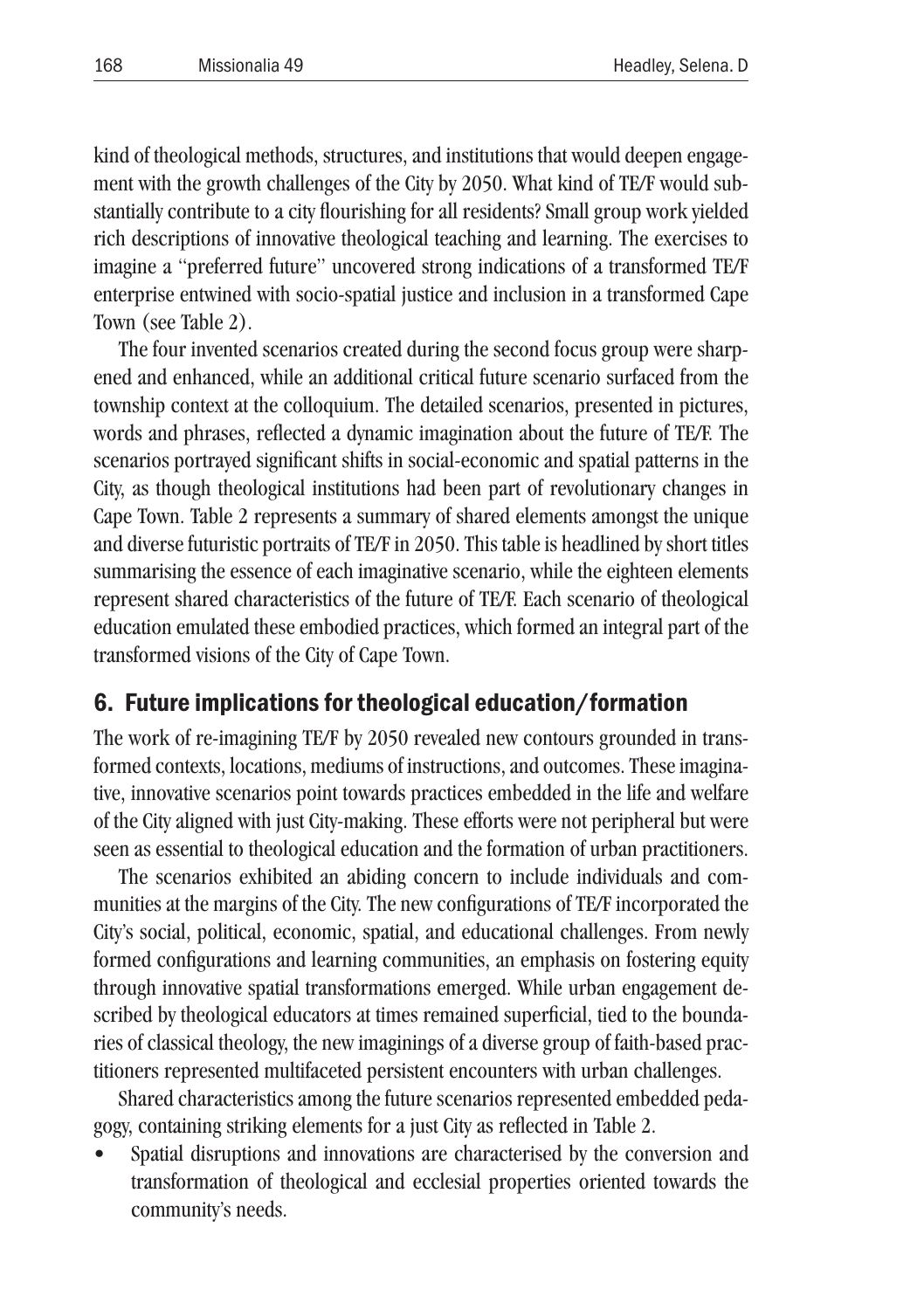- Contextual and local theologies embodying just land use and connection to under-resourced parts of the City.
- Drawing on African language, culture, spirituality, and sites of struggle to facilitate radical inclusion, diversity, and social innovation towards holistic, integrated theology for the whole of life and care of creation.
- Education and formation are action-oriented in unity with a variety of faith and religious expressions, creating a healthy, vital ecosystem of theological teaching and learning sites in a variety of city spaces.
- Ethics and values oriented towards sharing and caring in spaces of co-learning and knowledge production grounded in the City, facilitating hubs of opportunity for conflict resolution, healing of collective woundedness, economic opportunity, and harmonious relations to contribute to just social reordering.
- The use of theological institutions and church spaces to benefit the community.
- Emphasis on local theologies creating spaces for co-learning to change the shape of the education process and methods and the way of interaction with city life deeply embedded and embodying social, economic, spatial, and cultural transformation.

Such features place marginalised communities at the centre, aligning theological education institutions with the impetus to echo the aspirational terms addressing the necessity for opportunity, safety, care, inclusivity and efficiency, outlined in the *City of Cape Town five-year Integrated Development Plan: July 2017 – June 2022*. All scenarios represent a cry to improve theological institutions in tandem with the institutions of society to contribute to a flourishing City of Cape Town by 2050.

# 7. Provocations for just City-making

Are these future scenarios simply wild imaginings of faith-based practitioners and ministry leaders, or do they hold the promise of theological education/formation rooted in the struggles and life of the City? Bearing in mind the current and future multiplicity of changes in Cape Town, there is undoubtedly a place for greater civic participation of theological institutions in how theological education and learning are framed. This can happen more intentionally by preparing community- and faithbased urban practitioners through curriculum and pedagogy, responding creatively and vigorously to deep urban fractures. TE/F which is authentically rooted in urban realities must embrace perspectives and knowledge from the vantage point of the oppressed and marginalised.

Could theological education put weight behind tipping the balance in the way problems and policies are framed and enacted towards transforming the condition of the disadvantaged in the City of Cape Town?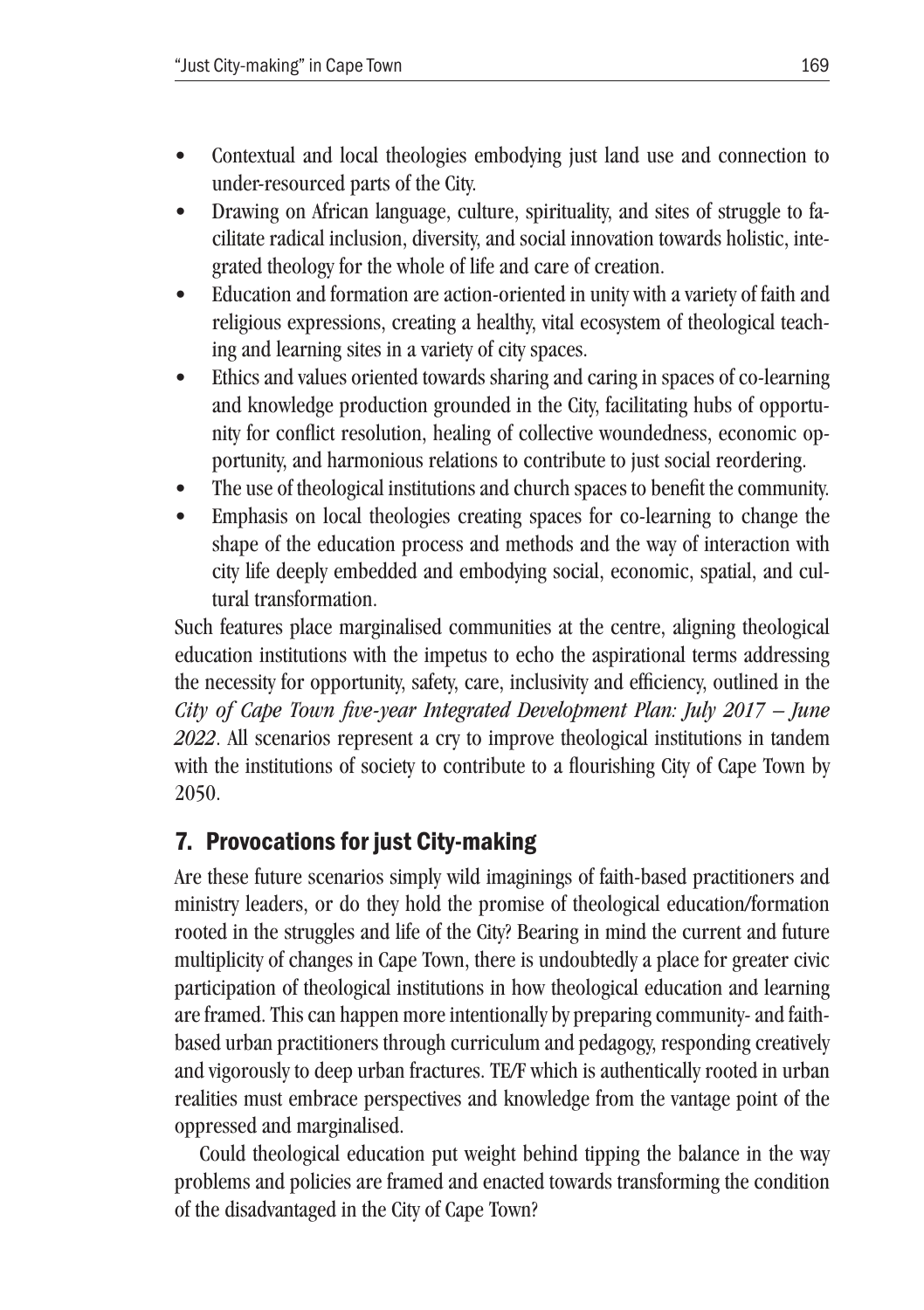The hope underlying the discussion of the just City is that it can change the rhetoric around urban policy from a single-minded focus on competitiveness to a discourse about justice (Fainstein, 2014:14).

Promising collaborations, such as the multidisciplinary think-tank hosted by the African Centre for Cities in 2017 and 2018, hold potential for the kind of creativity needed to alter Cape Town's futures. *The Integration Syndicate: Shifting Cape Town's socio-spatial debate* (Pieterse, Green, Knemeyer, Pulker & Viviers, 2019) documents how a group of public officials, academics, activists, and property developers met on ten occasions to wrestle with socio-spatial challenges, advancing five "provocations" to fundamentally improve the quality of life for all the City's inhabitants. Theological institutions were notably absent from this project. Yet, this type of configuration indicates a good deal of space for theological institutions to contribute to just City-making in Cape Town's future.

The research for *Urban Africa 2050* reveals the significant place of the context of the community/city in the education/formation process arising from the many inputs provided by the participants. There was a shared sense that students benefited from opportunities to learn and be shaped by real-life issues in the community in connection with theological reflection. There is little doubt that experiential ways of knowing through engagement with inhabitants in the City often opened up new spaces for theological reflection and learning through diverse knowledge sources. The increase in the number of students from under-resourced areas calls for rethinking theological education, which has primarily been geared towards developing leaders for suburban churches. To unleash socio-spiritual African resources, the TE/F, which engages the context of the City, is essential for Cape Town's urban future.

Intra-/inter-disciplinarity provides an essential pathway for theological institutions to prepare students with a broader lens to encounter complex problems during service-learning or practical training in distressed communities throughout the City.

We insist on scholarship – teaching, research and engagement in and with communities – that embraces processes where researchers from different disciplines and people who are in the actual situation put their heads together to search for meaningful solutions to concrete problems with which people in the particular situation are struggling (De Beer & van Niekerk, 2017:238).

Several participants in each of the focus groups documented how tapping into other academic disciplines aided in connecting theological studies to urban realities. The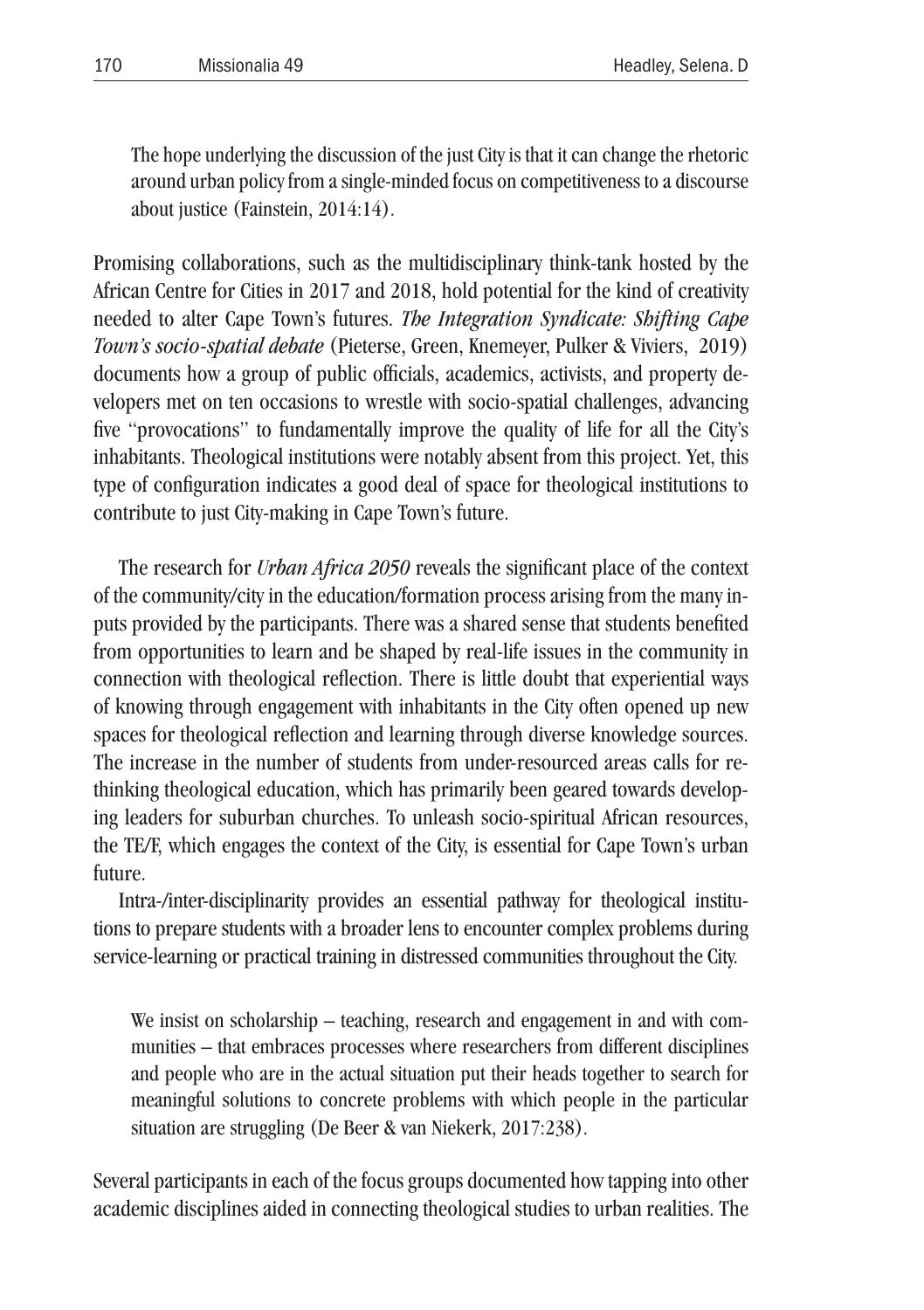nature of practical training and community engagement modules requires introducing a more comprehensive range of social sciences to address various issues being faced in communities. The value of local knowledge(s) found in communities can help students grasp urban challenges as they integrate theological knowledge with their theological training and practice.

We owe it to the contexts in which we are called to do life-giving theology. Even more, we need to allow these contexts to shape our theological questions and emphases, but we also need to consider how we can do better theology in these contexts, in collaboration with local communities and silenced voices. It is in inviting such voices to disrupt our theological constructs and in dealing creatively with them that life-giving transformations can start to occur (De Beer & van Niekerk, 2017:217).

Perhaps it is time, as de Beer (2017:5) suggests, for places of TE/F and churches "to be disrupted, liberated and transformed by the voices of the poor and those occupying the underside of the city." This kind of transformation of theological curricula could contribute to "the freedom and well-being of societies" when there is more room for "rigorous and critical engagement," similar and diverse voices, various religious traditions and expressions, and "hosting contested voices," imbedded in teaching and learning" (De Beer & van Niekerk, 2017:216). If theological training institutions identify deeply with the challenges of the City and the populations most in need of solidarity and advocacy, they may be part of healing the fractures of a divided city of Cape Town currently and into the future.

# 8. Conclusion

This article provided an overview of Cape Town's current and future challenges as a backdrop for theological education, which can meet urban challenges. Current and possible future conceptions of theological education were explored through the reflections of theological educators and faith-based practitioners during three focus group events held over six months in 2019. The identified socially engaging themes could play a role in how theological institutions participate more actively and critically in the development of Cape Town as a just City through the preparation of well-rounded urban practitioners. Nel (2014) advocates for a change of mindset, which includes postcolonial Southern African ecclesiologies for the family of African Reformed churches, yet his challenge could equally be applied to theological institutions.

The challenge is indeed not simplistically about how ministers can be better marketers – but whether these churches are able to understand, interpret and learn from the seemingly different ways in which these younger (mobile) generations reimagine faith, church and witness (Nel, 2014:270).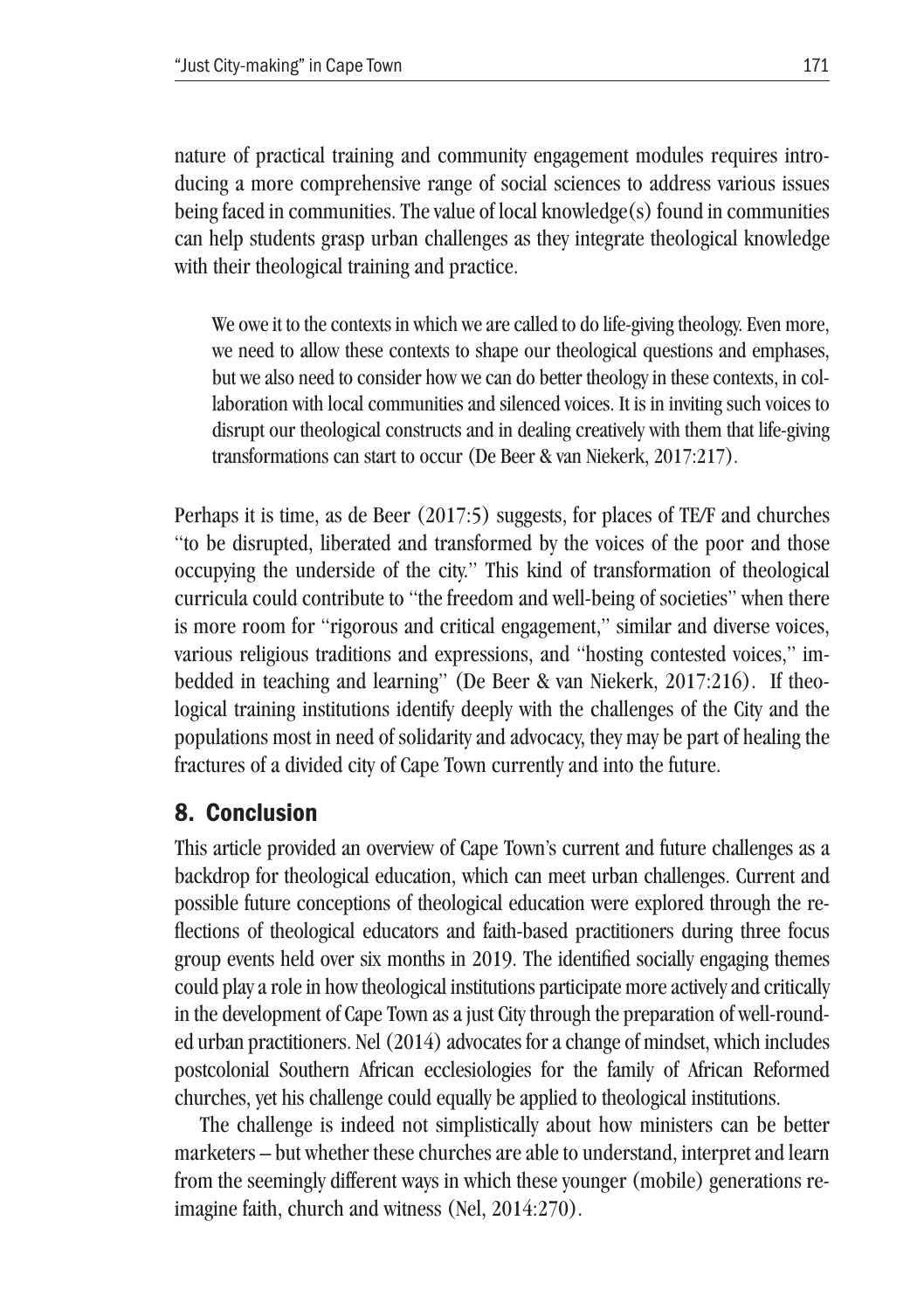The second and third focus group events were attended by some of this younger generation who listened, shared, and generated the kind of insights to re-imagine the witness of faith practitioners and church, which Nel (2014:270) highlights. Further, synergistic spaces created for intergenerational dialogue in contexts like Khayelitsha may animate the future of theological education and formation towards the vision of a just City.

### References

- Akper, G.I. & Koopman, N.N. 2005. Where do we go from here? A review of the role and status of the "past" theological tradition in contemporary African theological scholarship. *Dutch Reformed Theological Journal = Nederduitse Gereformeerde Teologiese Tydskrif*, 46(1 & 2), 7-21.
- Amanze, J. 2013. Theological education in Southern Africa. In D. Werner & I.A. Phiri (eds.). Regnum studies in global Christianity. Oxford: Regnum Books International *Handbook of theological education in Africa*, 223-233.
- Bowers Du Toit, N. 2016. The elephant in the room: The need to re-discover the intersection between poverty, powerlessness and power in 'Theology and Development' praxis. *HTS Teologiese Studies/Theological Studies*, 72(4).
- Budlender, N., Sendin, J. & Rossouw, J. 2019. *City leases: Cape Town's failure to redistribute land*. Cape Town: Ndifuna Ukwazi.
- Chitando, E. 2010. Equipped and ready to serve? Transforming theology and religious studies in Africa. *Missionalia*, 38(2), 197-210.
- City of Cape Town. 2016. *State of Cape Town Report 2016*. Cape Town: City of Cape Town. Retrieved from: http://resource.capetown.gov.za/documentcentre/Documents/ City%20research%20reports%20and%20review/16429%20COCT%20State%20of%20 Cape%20Town%20Report%202016%20FINAL.pdf (Accessed 8 March 2019).
- City of Cape Town. 2017. *City of Cape Town five-year integrated development plan 2017 – 2022*. Cape Town: City of Cape Town. Retrieved from: http://resource.capetown.gov. za/documentcentre/Documents/City%20strategies%2C%20plans%20and%20frameworks/IDP%202017-2022.pdf (Accessed 7 March 2020).
- City of Cape Town. 2019. *Cape Town resilience strategy*. Cape Town: City of Cape Town. Retrieved from: http://resource.capetown.gov.za/documentcentre/Documents/City%20 strategies,%20plans%20and%20frameworks/Resilience\_Strategy.pdf (Accessed 30 September 2019).
- City of Cape Town & TDA Cape Town. 2018. *Municipal spatial development framework*. Cape Town: City of Cape Town. Retrieved from: http://resource.capetown.gov. za/documentcentre/Documents/City%20strategies,%20plans%20and%20frameworks/Cape%20Town%20Metropolitan%20Spatial%20Development%20Framework\_2019-20.pdf (Accessed 30 September 2019).
- Davis, R. 2015. Cape Town vs civil society: How much is enough spending on water and toilets? *Daily Maverick* (Cape Town). 20 May. Retrieved from: https://www.dailymaverick.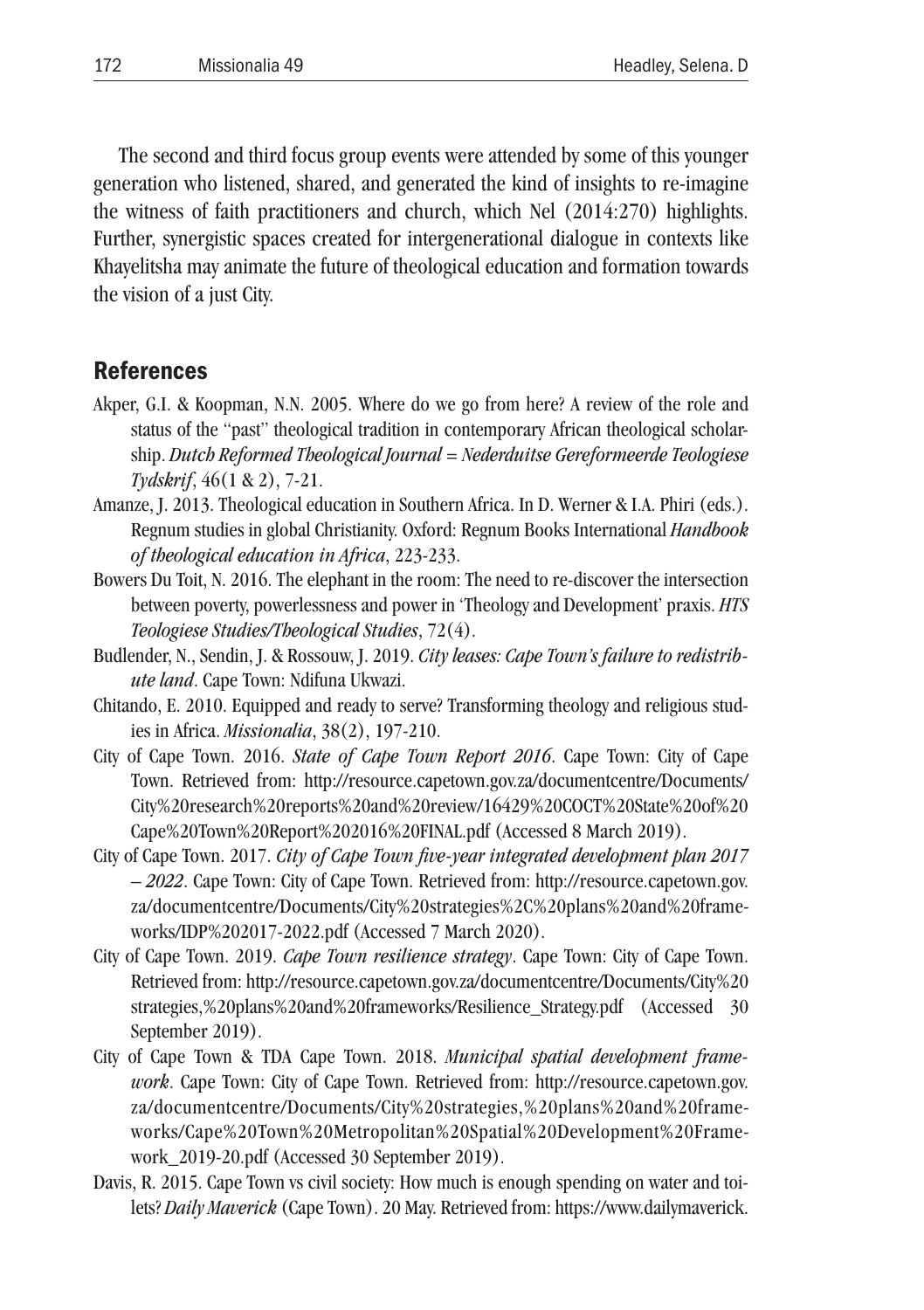co.za/article/2015-05-20-cape-town-vs-civil-society-how-much-is-enough-spendingon-water-and-toilets/ (Accessed 18 April 2020).

- De Beer, S. 2012. Urban South Africa: An opportunity for liberating theological education. *Missionalia: Southern African Journal of Missiology*, 40(3), 251-277.
- De Beer, S.F. 2017. Urban social movements in South Africa today: It's meaning for theological education and the church. *HTS Teologiese Studies/Theological Studies,* 73(3), 11.
- De Beer, S.F. & van Niekerk, A.S. 2017. Transforming curricula into the next century: Doing theology collaboratively with local communities. *Verbum et Ecclesia*. 38(4), 213. https://doi.org/10.4102/ve.v38i4.1683
- De Beer, S.F., Smith, R.D. & Manyaka, J. 2017. Trans-disciplinary research on religious formations in urban Africa: Towards liberative methodological approaches. *HTS Teologiese Studies/Theological Studies*, 73(3), 8.
- De Gruchy, S. 2010. Theological education and missional practice: A vital dialogue. In D. Werner, D. Esterline, N. Kang, & J. Raja (eds.). Oxford: Regnum Books International *Handbook of theological education in world Christianity: theological perspectives- -regional surveys--ecumenical trends*, 42–50.
- Denoon-Stevens, S.P. 2016. Developing an appropriate land use methodology to promote spatially just, formal retail areas in developing countries: The case of the City of Cape Town, South Africa. *Land Use Policy*, 54, 18-28.
- Department of Rural Development and Land Reform & Department of Planning, Monitoring and Evaluation. 2018. *Draft national spatial development framework 2018*. Republic of South Africa. Retrieved from: http://eolstoragewe.blob.core.windows.net/wm-698609-cmsimages/DraftNSDF15June2018compressed.pdf (Accessed 7 March 2019).
- Department of Spatial Planning and Urban Design. 2016. *Discussion document: towards guidelines for the planning, design and implementation of human settlements projects in Cape Town*. Cape Town: City of Cape Town. Retrieved from: http://resource. capetown.gov.za/documentcentre/Documents/Procedures,%20guidelines%20and%20 regulations/160428%20Discussion%20document%20LR.pdf (Accessed 22 November 2018).
- Fainstein, S.S. 2014. The just City. *International Journal of Urban Sciences*, 18(1), 1-18. https://doi.org/10.1080/12265934.2013.834643
- Graham, E. 2013. Is practical theology a form of 'action research'? *International Journal of Practical Theology*, 17(1), 148-178.
- Gustafson, M. 2018. *A journey of hope through change*. Cape Town: Cornerstone Institute.
- Hadebe, N.M. 2017. Commodification, decolonisation and theological education in Africa: Renewed challenges for African theologians. *HTS Theological Studies*. 73(3), 1-10.
- Headley, S.D. 2018. A praxis-based approach to theological training in Cape Town. *HTS Teologiese Studies/Theological Studies,* 74(3), 7.
- Headley, S. & Kobe. 2017. Christian activism and the fallists: What about reconciliation? *HTS Teologiese Studies/Theological Studies,* 73(3).
- Hendler, Y. & Fieuw, W. 2018. *Exploring partnerships with local government: A people's led approach to informal settlement upgrading*. Cape Town: Community Organisation Resource Centre (CORC). Retrieved from: https://www.sasdialliance.org.za/wp-